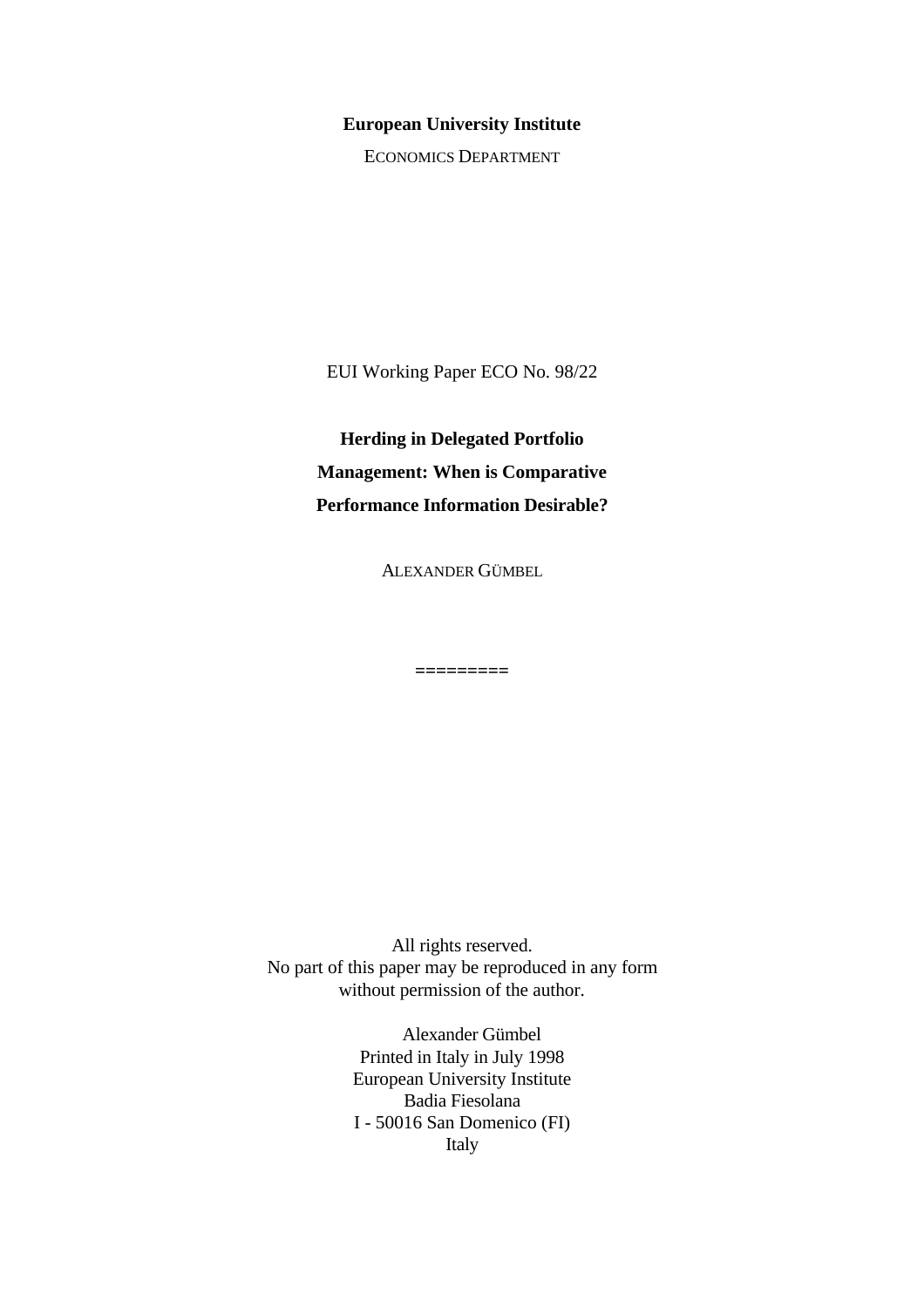# **Herding in Delegated Portfolio Management: When is Comparative Performance Information Desirable?**

Alexander Gümbel\* Department of Economics European University Institute Via dei Roccettini, 9 I-50016 San Domenico di Fiesole (FI), Italy e-mail: guembel@datacomm.iue.it

July 1998

# **Abstract**

In this paper we address the issue of investors' asset allocation decisions when they delegate portfolio management to an agent. Contrary to predictions from traditional financial theory, it is found that investors may not induce their fund manager to allocate the funds to the asset with the highest return. Instead they may wish to induce trade in a particular asset, because another manager is trading in it and despite the presence of a more profitable alternative. Doing so allows investors to write an efficiency-improving relative-performance contract. On the other hand, herding leads principals to design wage contracts strategically, resulting in more aggressive and thus less profitable trade in equilibrium. We show that investors herd in their asset allocation decision, when managers are sufficiently risk averse or when the precision of their information is low. We also show that when principals can decide whether or not to disclose information about their manager's performance, they will not do so and thus the problem of designing contracts strategically can be avoided.

*Journal of Economic Literature* Classification Numbers: G14, G23, D82 *Keywords*: Fund management, moral hazard, relative performance contracts, herding, strategic interaction

<sup>\*</sup> I wish to thank James Dow for his excellent supervision and Klaus Adam, Bruno Biais, Rainer Kiefer and Robert Waldmann for helpful discussions. I have benefited from the feedback of seminar audiences at the European University Institute, London Business School, the AFFI 1998 conference and the EFA 1996 Doctoral Tutorial in Finance. I would like to acknowledge financial support from the European Investment Bank. All remaining errors are mine.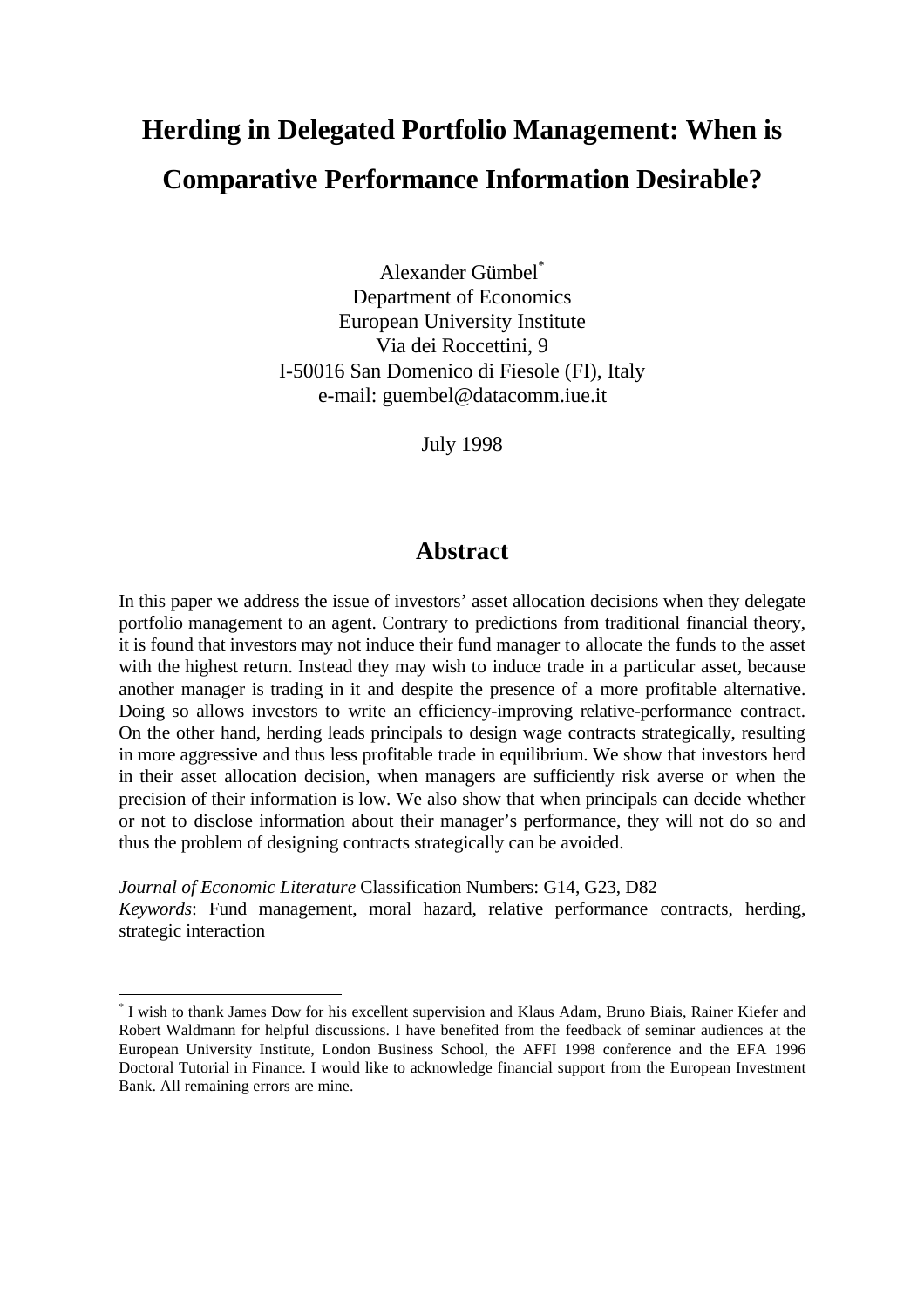## **1. Introduction**

A large amount of assets on stock and bond markets are traded by professional portfolio managers who are employed by institutional investors. At the end of 1994, institutional investors held US\$ 2.9 trillion in US equities, which amounts to 46.6% of the total. This compares to 44.5% at the end of 1990 and 26.7% at the end of  $1970^{11}$ 

One of the most important decisions an investor faces is the choice of assets in which to invest. Traditional financial theory like the CAPM predicts that this choice should be entirely determined by the risk return characteristics of an asset. Contrary to this prediction, we show that investors may wish to induce their respective fund managers to trade in a particular asset, because another manager is trading in it and despite the presence of a more profitable alternative. Investors may thus herd in their asset allocation decision, with the result that if there are two assets with identical characteristics, the market for one asset displays informed trade and highly efficient prices, while no informed trade and inefficient prices occur in the market for the other asset.

The driving force for our results is the moral hazard problem between the investor and the fund manager. We consider a model with two principals who each delegate the management of their portfolio to a different agent. The agency problem considered here features two instances of moral hazard. Firstly, managers need to acquire costly information to learn about the future value of an asset, where the acquired information is unknown to the principal. Secondly, a manager chooses a trading strategy which is unobservable by the principal. Before offering a wage contract to his manager, each principal chooses one of two assets in which he wishes his fund manager to trade.

When a manager is the only informed trader in a market, a manager's wage contract is solely based on individual performance. When another fund manager trades in the same market, comparative performance information (henceforth

<sup>&</sup>lt;sup>1</sup> See New York Stock Exchange Fact Book (1995).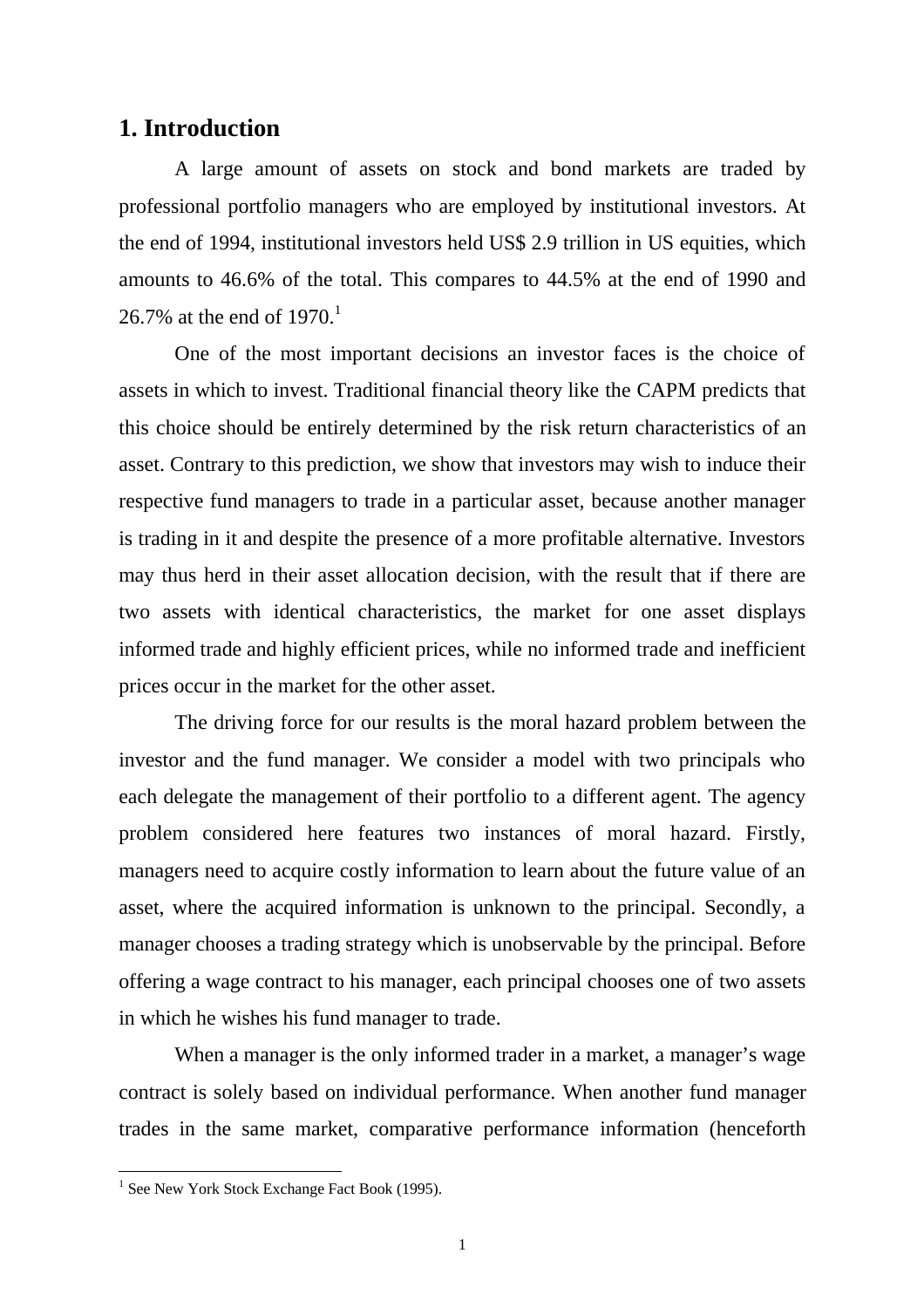CPI) becomes available and wages can be based on relative performance. As is well known from the literature on CPI (see for example Holmstrom, 1982 and Mookherjee, 1984), this is desirable because it improves the insurance-efficiency trade-off of contracting in an agency problem with moral hazard. We show that the benefits of CPI and thus herding increase with the managers' degree of risk aversion and decrease with the precision of information about asset value.

In contrast to other treatments of herding, our results suggest that herding might not be such a bad thing after all. In our setting, herding is induced by the principals in order to mitigate the inefficiencies associated with delegation, rather than an instance of inefficiency, as for example in Scharfstein and Stein (1990). Moreover, herding increases the efficiency of prices of the asset in which agents herd, rather than reducing it as in Froot, Scharfstein and Stein (1992).

Furthermore, we identify the strategic use of comparative performance information to induce aggressive trading (high trading intensities) by fund managers as a cost of using CPI. In most of the existing literature (see Holmstrom, 1982, and Mookherjee, 1984) the use of CPI comes at no  $cost^2$ , because one agent's action does not affect the "productivity" of the other agent. In our setting, however, informed trade by one agent exerts a negative externality over the profitability of the other agent's trade.

The managers' optimal trading strategies depend on the wage contracts they receive. This allows principals to use wage contracts strategically in order to induce a more favourable type of trading behaviour. Wage contracts thus do not only serve the purpose of mitigating inefficiencies arising from delegation, but also affect the market interaction between the managers. Contracts may thus also

<sup>&</sup>lt;sup>2</sup> Meyer and Vickers (1997) is an exception to this. They show that in a dynamic setting, CPI may be undesirable, because it exacerbates the ratchet effect, i.e. reduces an agent's incentives to exert effort *ex ante*, because he anticipates that a high effort level today will result in a more demanding contract tomorrow.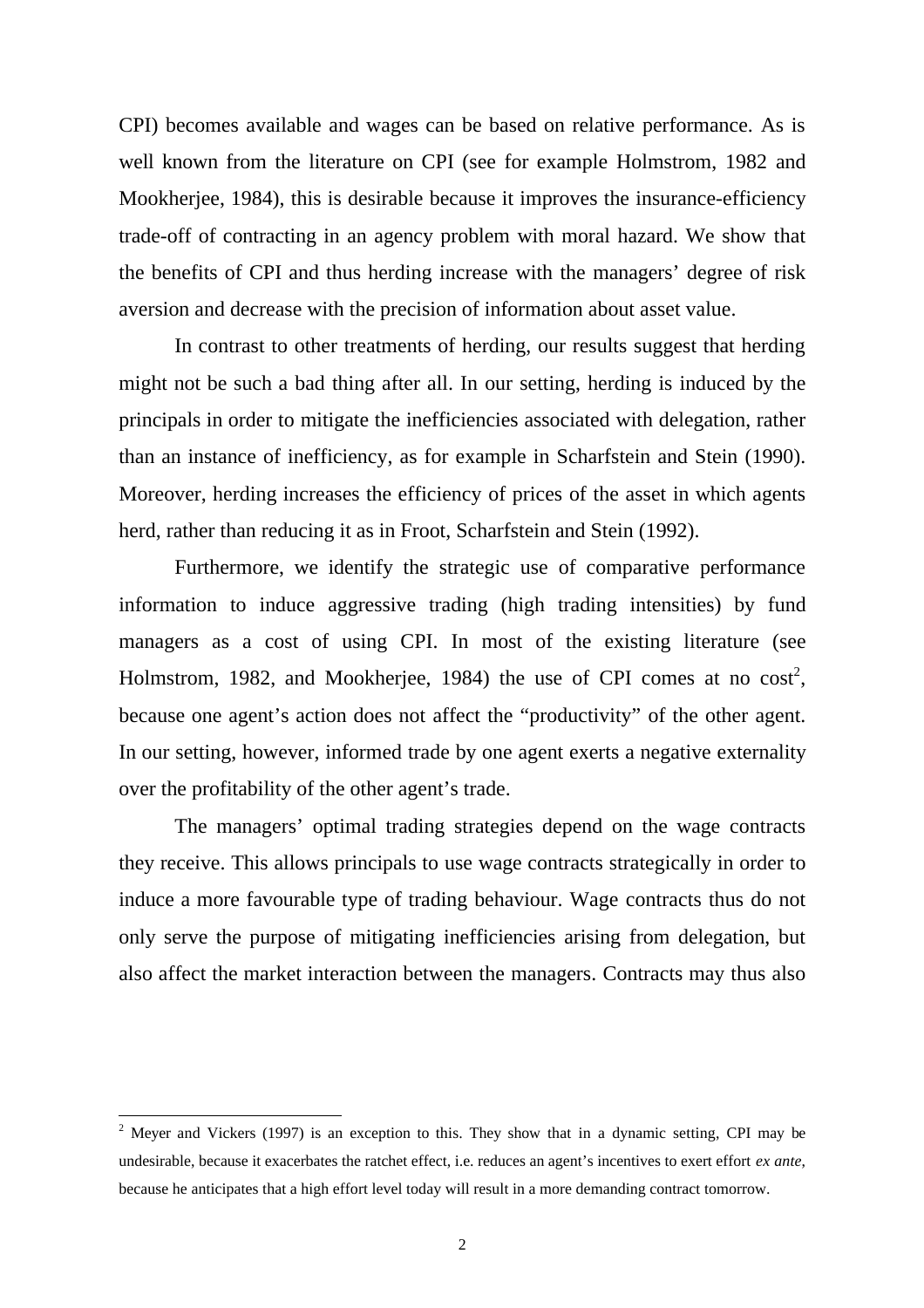be used strategically, as, e.g., in Vickers (1985), where delegation is a strategic device, when two or more principals interact. $3$ 

When designing wage contracts principals do not take into account that a higher trading intensity of their own manager exerts a negative externality over the other manager's profitability of trade. Therefore, the equilibrium in our model features wage contracts that induce trading intensities that are above the collusive level.

In order to study the costs and benefits of comparative performance information, we also consider the case where there is only one market, but principals can *ex ante* decide whether or not to disclose information about their manager's performance. We show that in equilibrium, principals will never disclose performance information and can thus use the endogenous choice of information disclosure as a device to avoid the problems arising from strategic interaction. We characterise the set of parameters for which investors are better off when the information disclosure decision is endogenous compared to the case where they are forced to disclose this information. This problem is interesting from a regulator's point of view who may have to decide whether or not funds should be obliged to disclose performance information.

Other authors (e.g. Scharfstein and Stein, 1990, Trueman, 1994, and Zwiebel, 1995) have shown that herding among agents who are evaluated relative to their peers might result due to reputational concerns. In this paper we neglect reputational concerns and focus instead on explicit incentives. Herding, however, remains an important issue, as agents' explicit incentives are based on relative performance and hence one agent's actions do affect another agent's incentives.

 $3$  Kyle and Wang (1997) develop a model of strategic delegation of fund management activities. They focus on the possibility of survival of irrational agents, who are overconfident in their own forecasting ability and show that such traders can survive because they are committed to trading aggressively, thus crowding out to some extent other informed agents' trades. Their model, however, only deals with the strategic aspect of delegation and does not examine the effect of incentive contracts in such relationships.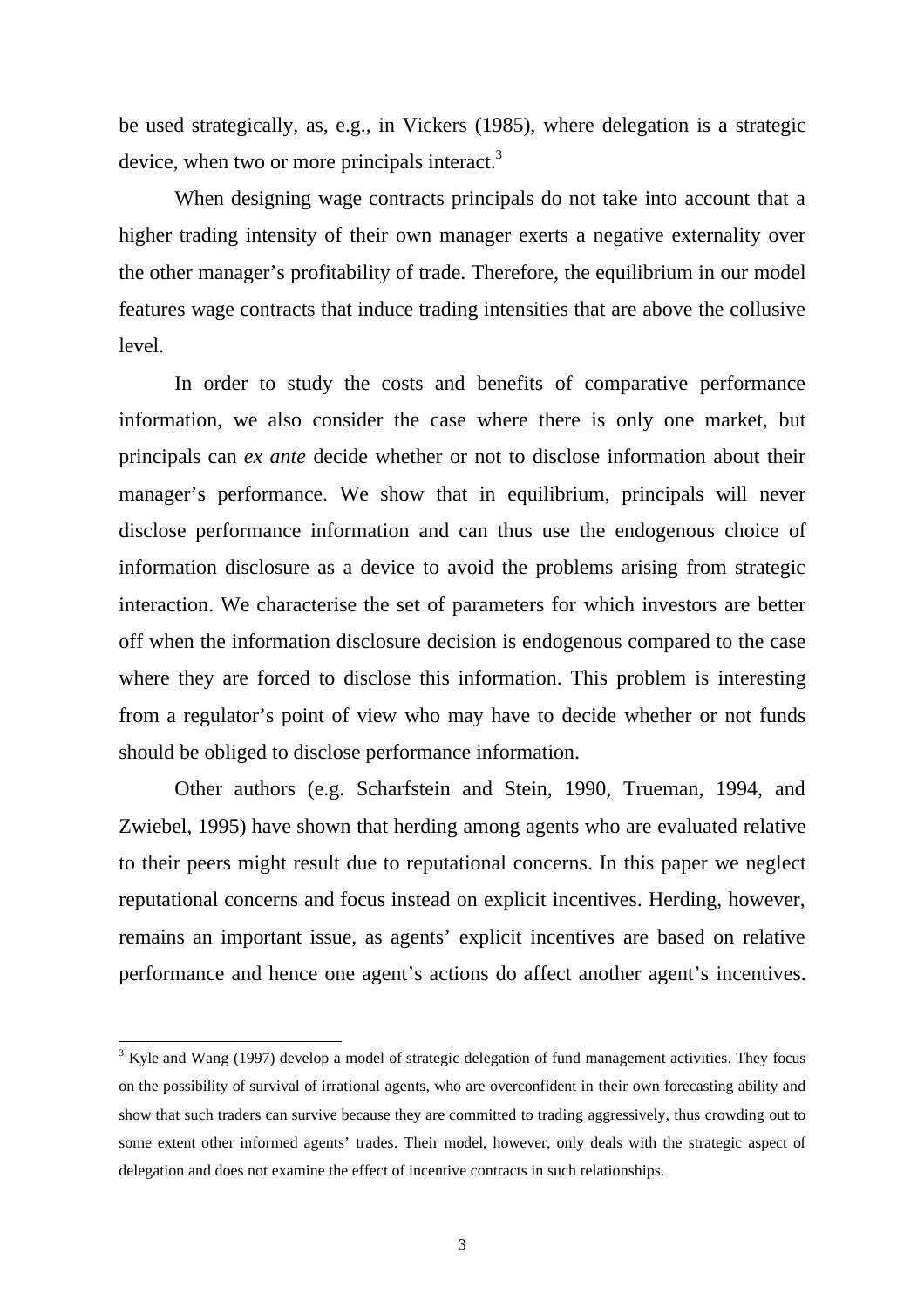Herding in our treatment occurs in the sense that one principal induces acquisition of a piece of information, because another agent acquires the same piece of information. This corresponds to the concept of herding as in Brennan (1990), Froot, Scharfstein and Stein (1992), and Dow and Gorton (1994).<sup>4</sup>

The paper closest to ours is Maug and Naik (1996). They examine the question of asset allocation in a model with only one principal agent relationship. One of two available assets is characterised by the presence of an informed (profit maximising) trader, while there is no informed trade in the other asset. They explore the design of wage contracts to the fund manager and investigate under which circumstances the principal accepts herding by the agent, despite the reduction in expected trading profits resulting from having more than one informed trader in that asset.

In contrast to our treatment, Maug and Naik assume that the choice of asset is non-contractible and thus herding may occur when it is not desired by the principal. More importantly, they assume that agents submit orders sized so as to maximise expected trading profits, rather than the agent's expected utility, given a specific wage contract. However, in order for the agency problem to be meaningful, order size must be endogenously determined by the fund manager. The trading intensity thus constitutes an additional dimension of moral hazard.

Moreover, by assuming that there is only one principal-agent pair, Maug and Naik do not capture the element of strategic interaction between the two principals, which turns out to be crucial when contracts are based on CPI.

Another novelty of our model is that we explicitly consider the impact of wage contracts on the trading strategy of the fund manager. Papers dealing with the question of optimal wage contracts for fund managers include Bhattacharya and Pfleiderer (1985), Stoughton (1993) and Heinkel and Stoughton (1994). In their models, fund managers can acquire superior information about asset values

<sup>&</sup>lt;sup>4</sup> It contrasts with herding due to informational cascades as in Welch (1992), Bikhchandani, Hirshleifer and Welch (1992) and Banerjee (1992) among others.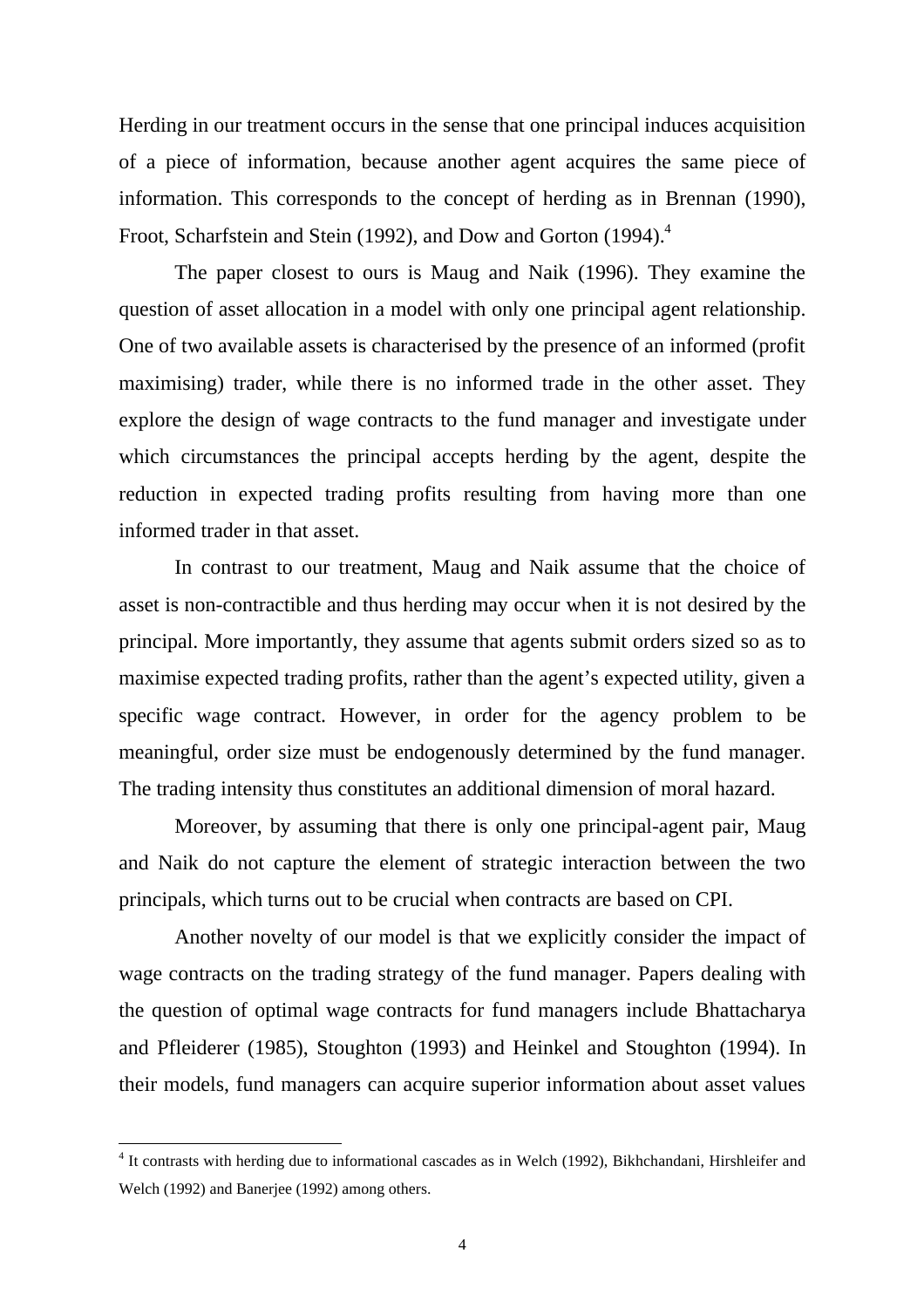and then either reveal the information directly through an announcement, or indirectly through the portfolio choice. Wages are then based on some measure of forecast error.

In their models the problems of direct and indirect revelation of information are isomorphic and hence it is justifiable to study the problem of an information announcement, as the equivalent of a delegated portfolio management problem. This equivalence, however, hinges on the restrictive assumption that asset prices are perfectly inelastic. If asset prices are elastic, the trading decision affects prices and therefore the economic value of the gathered information. The problem of forecasting the return on an asset and the problem of portfolio choice thus cease to be isomorphic.

In order to model the managers' behaviour on the asset market, we move away from the perfectly competitive Rational Expectation Equilibrium as in Grossman and Stiglitz (1980). Instead we consider a simple noise trader model in the spirit of Kyle (1985) which incorporates monopolistic behaviour of speculators in the presence of noise traders and a market maker who sets the price such as to break even in expectation on the trades he executes.

The paper will proceed as follows. In Section 2 we develop the basic framework. Section 3 derives equilibrium trading and price setting strategies as a function of the contracting parameters and the assets chosen by the principals. Section 4 derives the optimal linear incentive scheme under non-herding and herding, and illustrates the impact on equilibrium trading strategies. Section 5 contains the main results concerning the principals' choice of herding versus nonherding. Section 6 endogenises the choice of disclosure of performance information and illustrates when it would be desirable for principals to have that choice. Section 7 concludes. The Appendix provides the proofs.

5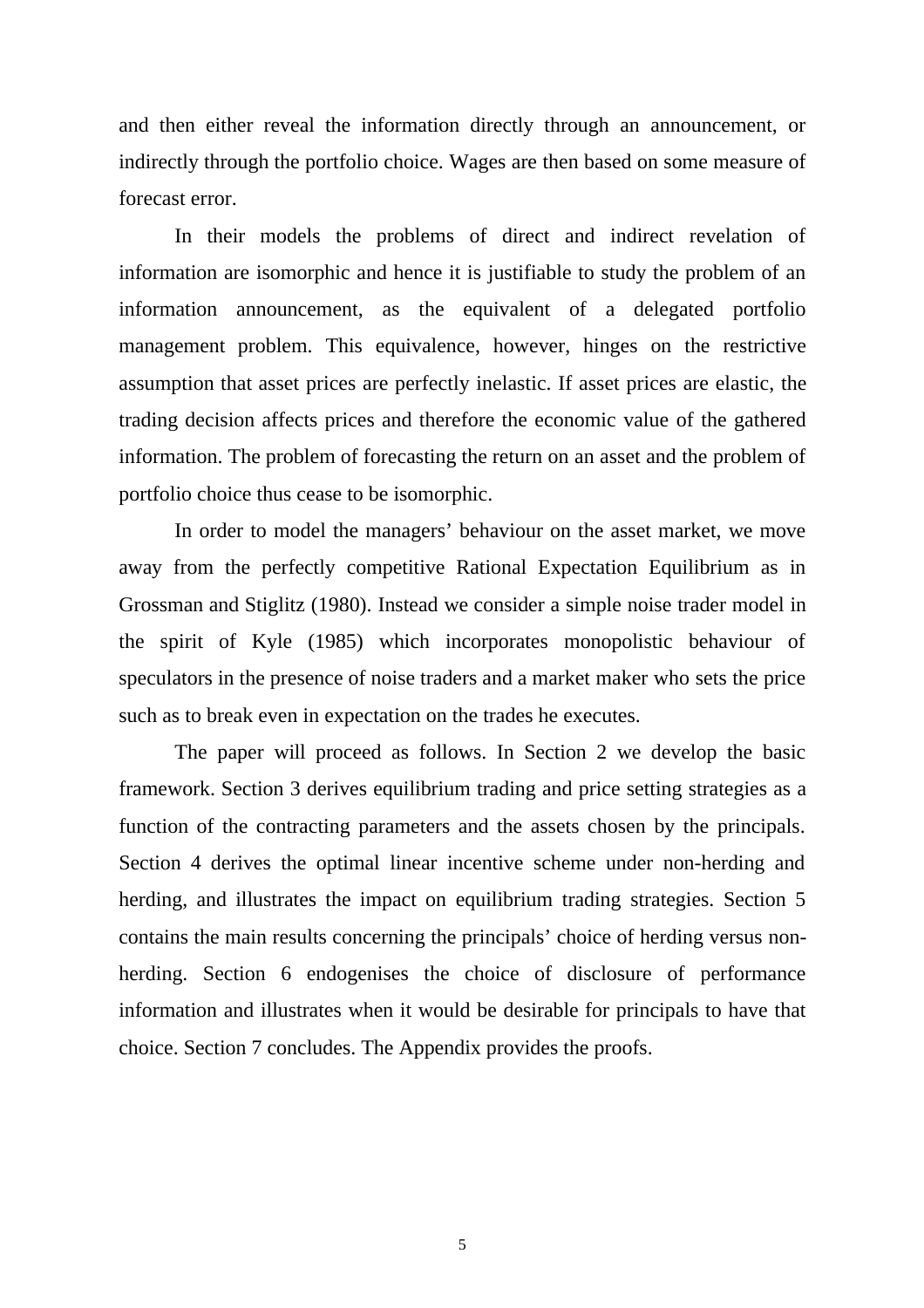### **2. The model**

 $\overline{a}$ 

There are six agents in the economy: two principals  $P_i$  ( $i=1,2$ ), two fund managers  $F_i$  and two market makers  $M_l$  (*l*=*A*,*B*). Each principal employs one fund manager, where the fund managers are assigned to a principal before the start of the game. We assume that there are many fund managers that could be hired and therefore the principal is able to extract all the surplus from the fund manager's activity.

When contracting with a manager, each principal first determines in which of two available assets  $l = A, B$  he wishes his manager to trade.<sup>5</sup> It is assumed to be *ex post* observable and verifiable in which market the manager traded. Each principal  $P_i$  can thus offer a contract that will force manager  $F_i$  to trade in asset  $l_i$ as determined in the contract. For notational simplicity we will not include the wage payments in case of trading in the "wrong" market and instead formulate the wage payments given the correct choice. The choice of assets becomes common knowledge among all agents and cannot be renegotiated.

Subsequently, the principals simultaneously offer a wage contract to their manager who decide whether to accept or reject it. A wage contract between principal  $P_i$  and agent  $F_i$  is a triple  $C_i = {\alpha_i, \beta_i, \gamma_i}$ , which determines wage payments  $w_i$  from principal  $P_i$  to agent  $F_i$  as

$$
w_i = \alpha_i + \beta_i \pi_i - \gamma_i \pi_j \qquad i=1,2 \quad j=1,2, \quad i \neq j \qquad (1)
$$

where  $\pi_i$  denotes agent *i*'s realised trading profits. Let  $EB_i(C_i, C_i | l_i, l_i)$  denote principal  $P_i$ 's expected payoff when the principals choose contracts  $\{C_i, C_j\}$ , given that they have already chosen assets  $\{l_i, l_j\}$ .

Both fund managers have CARA utility, with the same coefficient of absolute risk aversion *r*:

<sup>&</sup>lt;sup>5</sup> Funds typically market themselves by referring to a particular investment objective and style. Therefore, before performance comparisons between fund managers are made, the funds are typically clustered into groups that differ through the market they invest in and their investment style. For an appraisal of the choice of the clusters that serve as benchmarks of performance comparison see Tierney and Winston (1991).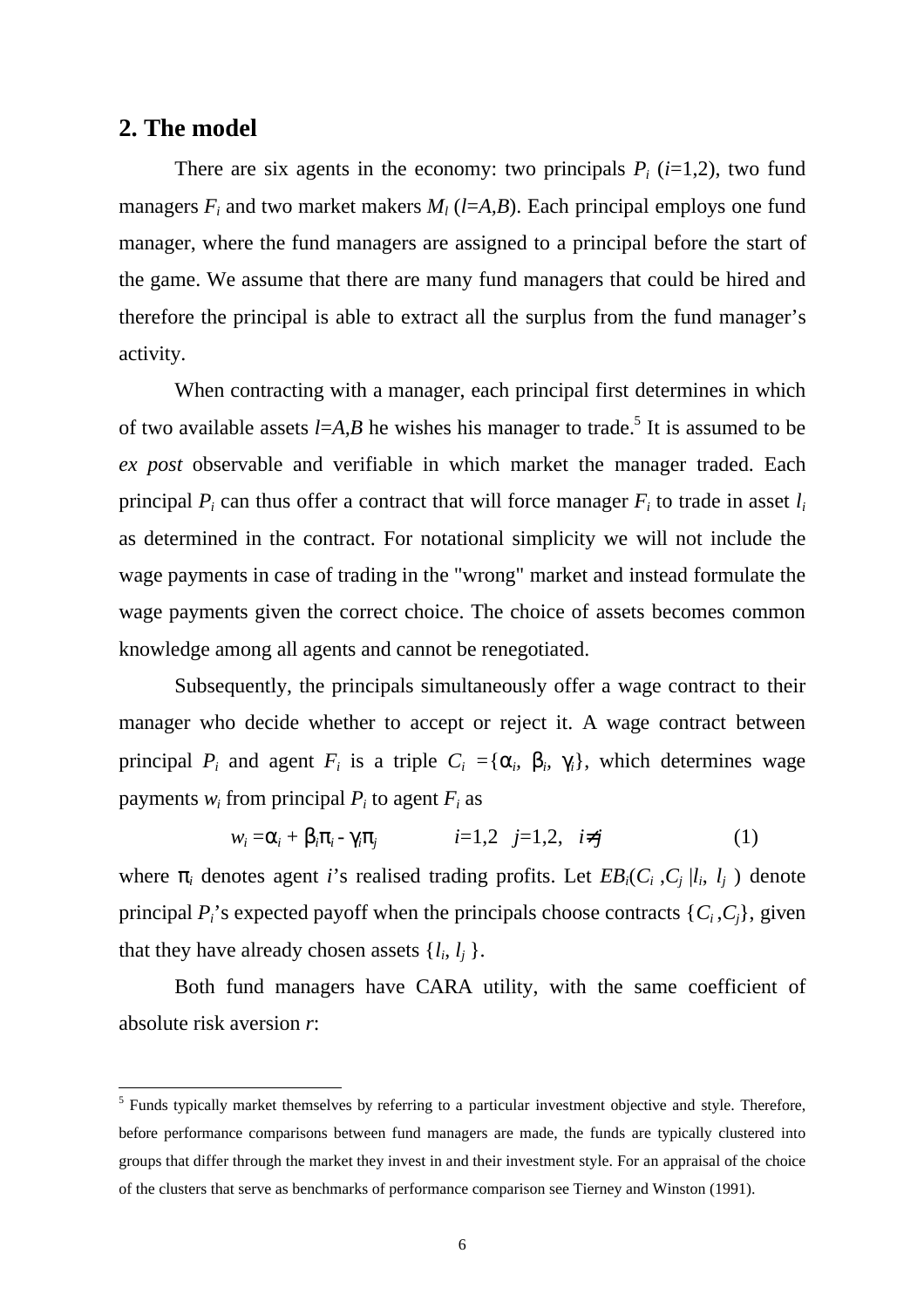$U_i(w_i, k) = -e^{k} \prod_{i=1}^{n} (w_i - k_i)$ 

Where  $k_i = 0$  if agent *i* does not acquire information and  $k_i = c$  with  $c > 0$  if he does. Agents have reservation wage *Wi*.

Once managers have accepted a wage contract, its terms become common knowledge to all agents and wage contracts cannot be renegotiated.<sup>6</sup> The managers then decide whether or not to acquire information about the value of the previously chosen asset and subsequently trade on their information. The trading strategy is chosen by each manager such that it constitutes a Nash equilibrium between traders and market maker in the trading subgame.

Each of the two assets is traded in only one market *l*=*A,B* and in each market there is one market maker  $M_l$  with whom trades can be executed. Since each asset is only traded in one market, the choice of asset in which to trade is equivalent to a choice of market and we will subsequently refer to the choice of a market.

When a manager acquires information he receives a noisy signal  $\tilde{y}_l$  about asset value  $\tilde{x}_i$ . The *ex ante* relationship between the signal and true value is given by

$$
\widetilde{x}_l = \widetilde{y}_l + \widetilde{z}_l
$$

 $\overline{a}$ 

where  $\tilde{y}_l \sim N(0, V_l^y)$ ,  $\tilde{z}_l \sim N(0, V_l^z)$  $0, V_l^y$ ),  $\tilde{z}_l \sim N(0, V_l^z)$ . Both random variables are independent of one another and  $\tilde{z}_l$  is the residual noise of asset value after information has been acquired.

Subsequently the agent can submit an order  $t_i$  for the asset to the market maker who sets the price of the asset at which he is willing to absorb all the order flow. Trading thus results in profits

<sup>&</sup>lt;sup>6</sup> This corresponds to the assumption typically made in the strategic delegation literature, whereby contracts are publicly announced and cannot be secretly renegotiated. Dewatripont (1988) and Caillaud, Jullien, and Picard (1995) find precommitment effects through public announcements of contracts, even when contracts can be secretly renegotiated.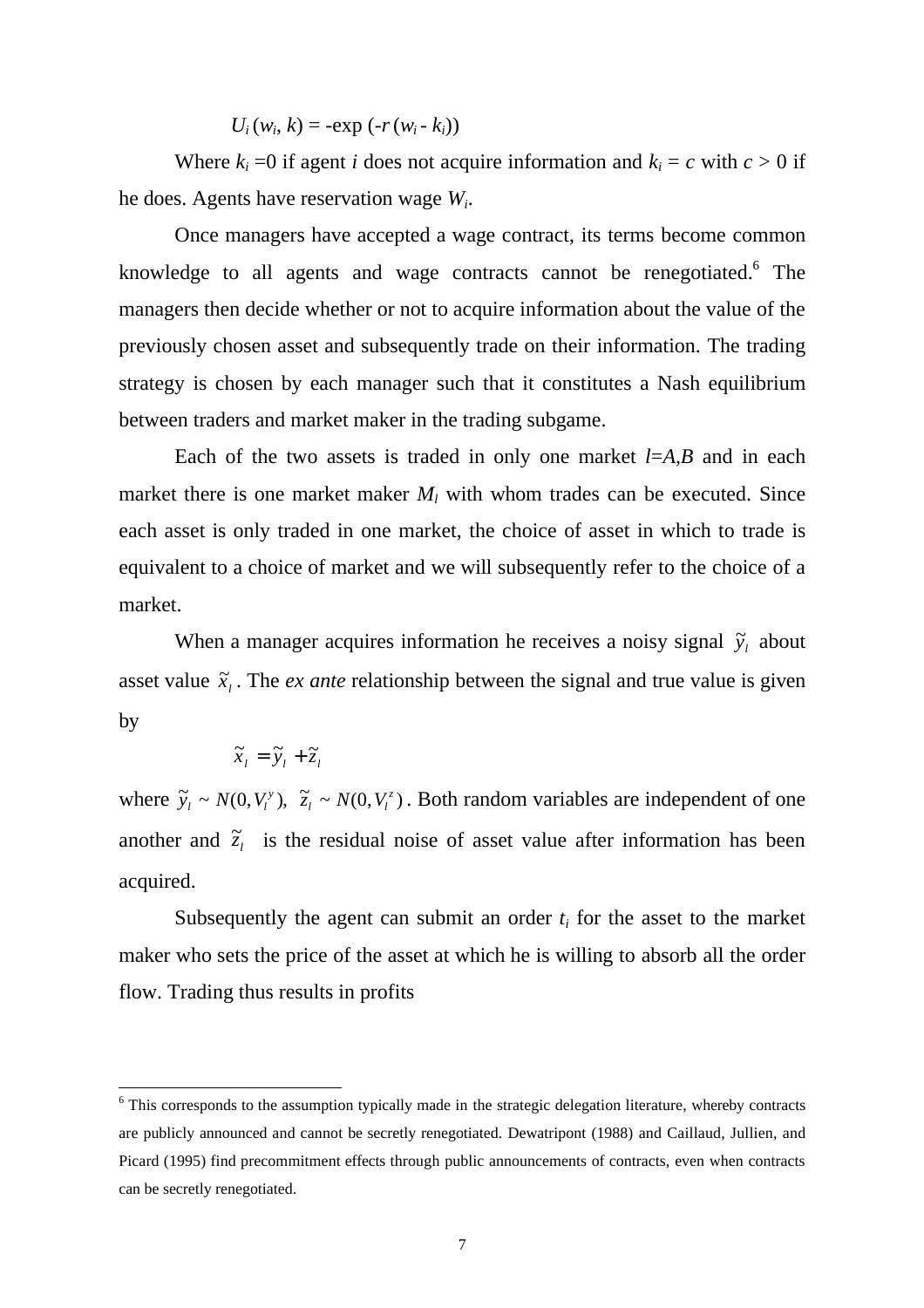$$
\tilde{\pi}_i = t_i \left( \tilde{x}_i - \tilde{p}_i \right). \tag{2}
$$

Apart from the order by the informed speculator, total order flow in each asset contains a noisy component  $\tilde{n}_l$ , which is normally distributed with mean zero and variance  $V_l^{n}$ .<sup>7</sup> We assume that all random variables  $\{\tilde{y}_A, \tilde{y}_B, \tilde{z}_A, \tilde{z}_B, \tilde{n}_A, \tilde{n}_B\}$ are independent of one another.

Market makers are assumed to be in Bertrand competition, which implies that they set prices so as to break even in expectation. Hence, the price is set such that it equals the expected value of the asset, given the information contained in total order flow. Thus,  $p_l = E[x_l|T_l]$ , where  $T_l$  denotes total order flow in market *l*. The presence of noise traders ensures that the speculators' orders will not perfectly reveal their information about asset value.

Table 1 illustrates the sequence of games that are played. Stages 1 and 2 of the game are simultaneous move games between the two principals. Stage 3 is a simultaneous move game between the two managers and the market maker.

| Stage 1                                                                                                 | Stage 2                                                                                                                               | Stage 3                                                                                                                                                         |
|---------------------------------------------------------------------------------------------------------|---------------------------------------------------------------------------------------------------------------------------------------|-----------------------------------------------------------------------------------------------------------------------------------------------------------------|
| Principals<br>simultaneously<br>choose<br>an asset in which they<br>wish the fund manager<br>to invest. | Principals simultaneously<br>choose the parameters of<br>the wage contract, given the<br>choice of assets made in the<br>first stage. | Given the asset choice and<br>the parameters of the wage<br>contracts, agents choose<br>their trading strategy as a<br>Nash equilibrium in the<br>trading game. |

**Table 1**: The sequence of games played between the principals and the agents

*Definition*: An equilibrium is defined as  $\{l_1^*, l_2^*, C_1^*, C_2^*, t_1^*, t_2^*, p_A^*, p_B^*\}$ , such that for  $i, j = 1,2$ ;  $i\neq j$  and for  $l_i, l_j \in \{A,B\}$ :

(i) The price function  $p_l(T_l)$  and the trading strategy  $t_i(y_l)$  satisfy:

(a) *ti*  $^*$  ∈ arg max  $E[U_i(w_i, c)|C_i^*, C_j^*, l_i^*, l_j^*, y_l]$ 

<sup>&</sup>lt;sup>7</sup> The rationale for the random trading component is the presence of liquidity traders, who may have a hedging need and therefore trade in asset *l*.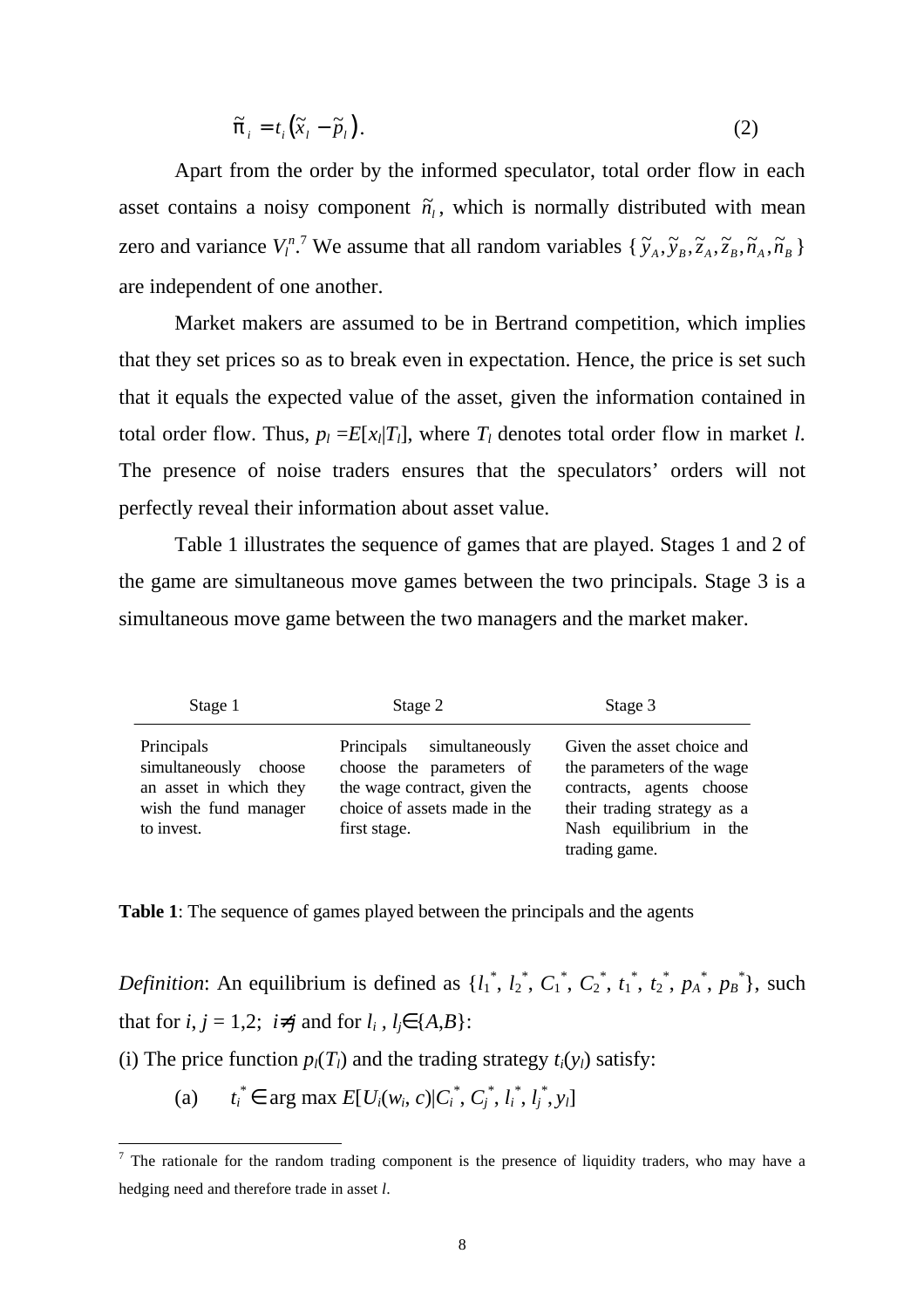(b)  $p_i^* = E[x_i|T_i, C_i^*, C_j^*, l_i^*, l_j^*]$ 

(ii) The wage contracts  $\{C_i^*, C_j^*\}$  solve

$$
\max_{\alpha_i, \beta_i, \gamma_i} EB_i(C_i, C_j | l_i^*, l_j^*) = (1-\beta_i)E\pi_i + \gamma_i E\pi_j - \alpha_i
$$
\n
$$
\text{s.t.} \tag{P}
$$

$$
E[U_i(w_i, c)|C_i, C_j, l_i^*, l_j^*] \ge E[U_i(w_i, 0)|C_i, C_j, l_i^*, l_j^*]
$$
\n(IC)

$$
E[U_i(w_i, c)|C_i, C_j, l_i^*, l_j^*] \ge U(W_i)
$$
\n(PC)

Denote by  $EB_i(l_i, l_j) \equiv EB_i(C_i^*, C_j^* | l_i, l_j).$ 

(iii) The choice of assets  $(l_i^*, l_j^*)$  satisfies:

$$
EB_i(l_i^*, l_j^*) \geq EB_i(l_i, l_j^*)
$$

(iv) Each principal's expected payoff in equilibrium satisfies an individual rationality constraint

$$
EB_i(l_i^*, l_j^*) \geq 0.
$$

To summarise, each agent chooses a trading strategy maximising his expected utility, given a price function of the market maker, given his own contract and the opponent's contract and given the choice of assets by the principals. Anticipating the managers' behaviour in the trading subgame, principals choose wage contracts so as to maximise their expected payoff (P), given the choice of assets  $\{l_1, l_2\}$ , where wage contracts have to satisfy the managers' participation constraints (PC) and incentive compatibility constraints (IC). Moreover, we require that the choice of assets constitutes a Nash equilibrium.

## **3. Equilibrium strategies in the trading subgame**

In this section we solve the last stage of the game as a function of the outcome of the previous two stages. This corresponds to finding a price function and trading strategies according to definition (i). Throughout this section it is assumed that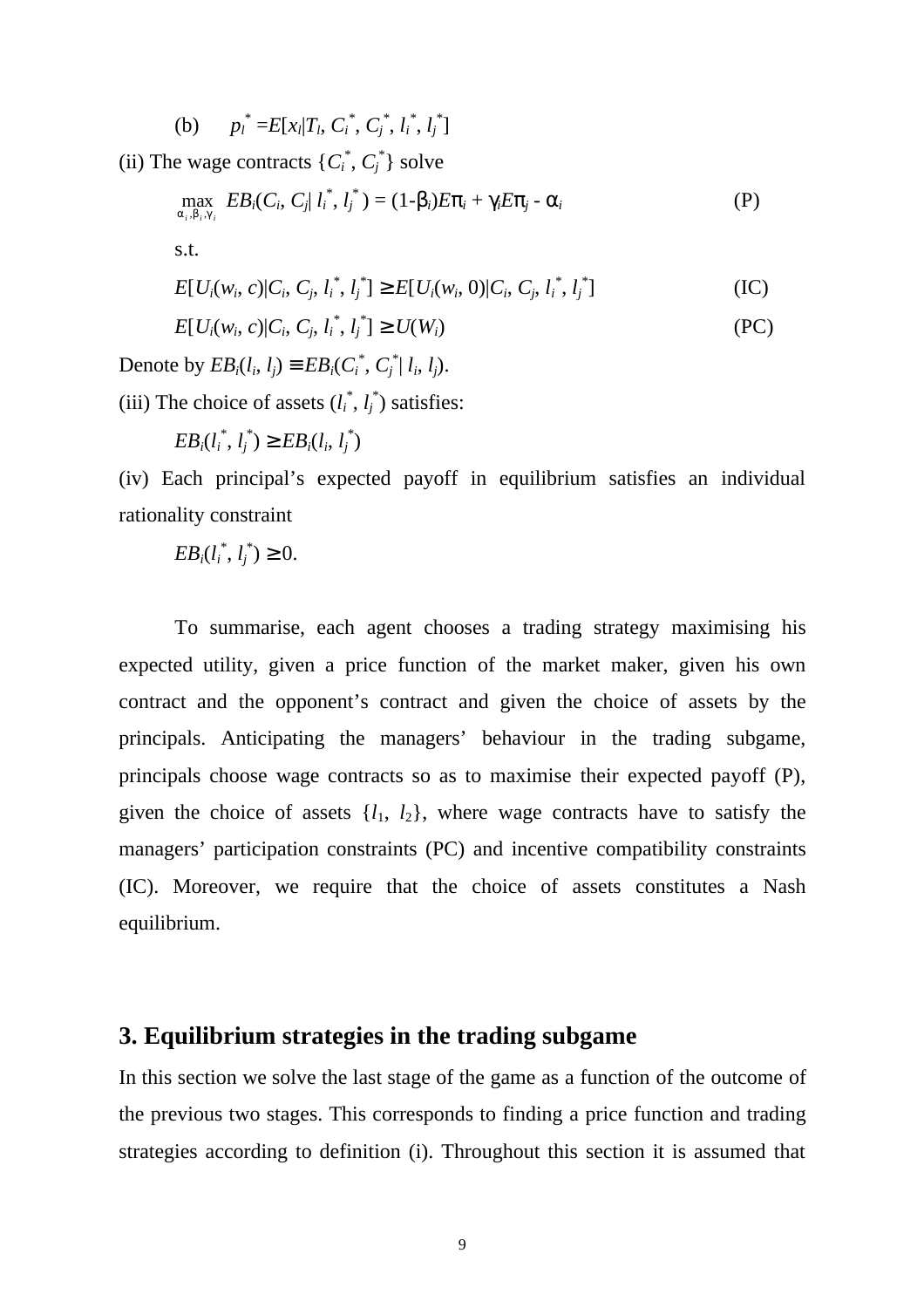both fund managers accept the contract and that the contracts are incentive compatible, i.e. managers actually do acquire information.

There are two different cases that need to be distinguished. First, agents may be induced to get informed about and trade in different assets, which will be called the non-herding case (i.e.  $l_1 \neq l_2$ ). Second, agents may be induced to get informed about and trade in the same asset, which will be called the herding case  $(i.e. l_1=l_2).$ 

#### **3.1 Trading equilibrium under non-herding**

*Proposition* 1: There exists a unique linear equilibrium of the trading subgame when agents get informed about and trade in different assets. Assume (w.l.o.g.) that agent 1 trades in asset *A*, while agent 2 trades in asset *B*. Then equilibrium order sizes are given by

$$
t_1^N = \delta_1^N y_A \quad , \tag{3}
$$

and the price setting strategy of the market maker for asset *A* is given by

$$
\widetilde{p}_A = \lambda_A^N \left( \widetilde{t}_1 + \widetilde{n}_A \right), \tag{4}
$$

where  $\delta_1^N$  and  $\lambda_A^N$  are given by equation (9) and (10) in the Appendix.

Agent 2's trading strategy and the price setting strategy by the market maker for asset  $B$  are given by the same formula with indices changed appropriately.

Proof see Appendix.

#### *Properties of the trading equilibrium under non-herding*

In the non herding equilibrium, the amount of trade of one agent is entirely independent of the other agent's trading decision, of the relative performance parameter  $\gamma$  as well as the characteristics of the other asset. The reason for independence is that agents have CARA utility.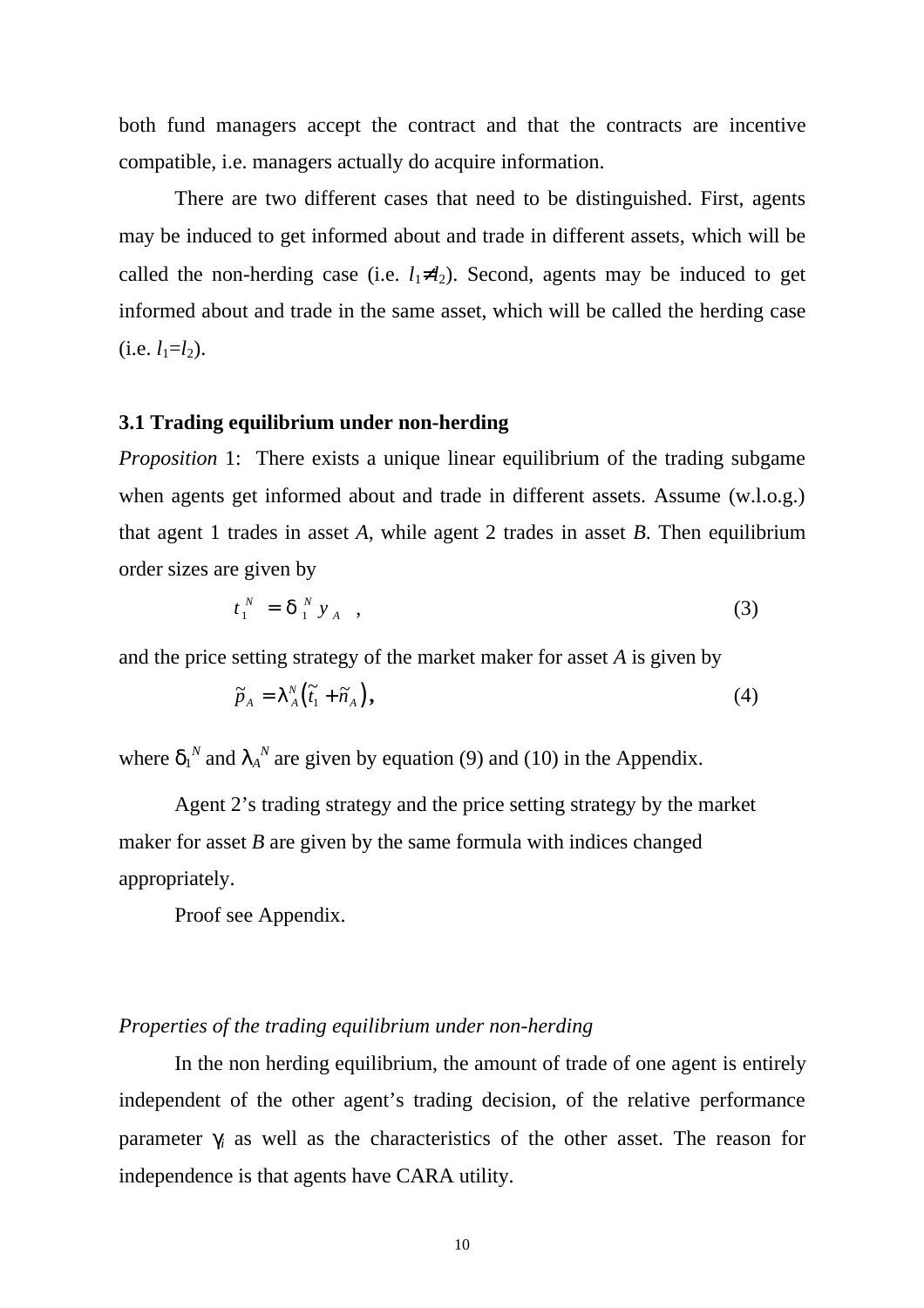Note that  $\delta^N$  is an implicit function of *r*, β,  $V^{\flat}$ ,  $V^{\sharp}$ ,  $V^{\sharp}$ , given by substituting (10) into (9). Using the implicit function theorem it is straightforward to show that  $\frac{\partial \delta}{\partial x}$ ∂β  $\frac{N}{n}$  < 0 and  $\frac{\partial \delta}{\partial n}$ ∂ *N r*  $< 0$ , i.e. the optimal trading intensity is a decreasing function of the incentive payment and the degree of risk aversion. From this we can also conclude that the first-best trading intensity  $\delta^* = \delta^N(r=0)$  is larger than the one that will be chosen by a risk averse agent whose incentive payment  $\beta$  is positive. This implies an agency cost due to suboptimally small trading intensities when the trading decision is delegated to a risk averse agent.

#### **3.2 Trading equilibrium under herding**

*Proposition* 2: There exists a unique linear equilibrium of the trading game under herding. Assume (w.l.o.g.) that both agents trade in asset *A*. The equilibrium trading strategy for agent 1 is given by

$$
t_1^H = \delta_1^H y_A,\tag{5}
$$

and the price setting strategy of the market maker  $M_A$  is given by

$$
\widetilde{p}_A = \lambda^H_A \left( \widetilde{t}_1 + \widetilde{t}_2 + \widetilde{n}_A \right) , \tag{6}
$$

with  $\delta_1^H$  and  $\lambda_A^H$  given by equations (13) and (14) in the Appendix. Trader 2's trading intensity  $\delta_2^H$  is also given by equation (13), with indices changed appropriately. Moreover,  $p_B = 0$ .

Proof see Appendix.

#### *Properties of the trading equilibrium under herding*

First, note that when agents herd in say asset *A*, no informed trade in asset *B* occurs and hence  $p_B = 0$ , i.e. the price for asset *B* contains no information about asset value.

Equation (12) in the Appendix gives trader 1's best response in trading intensity  $t_1$  as a linear function of the opponent's trading intensity  $t_2$ . If  $\gamma_1=0$ , an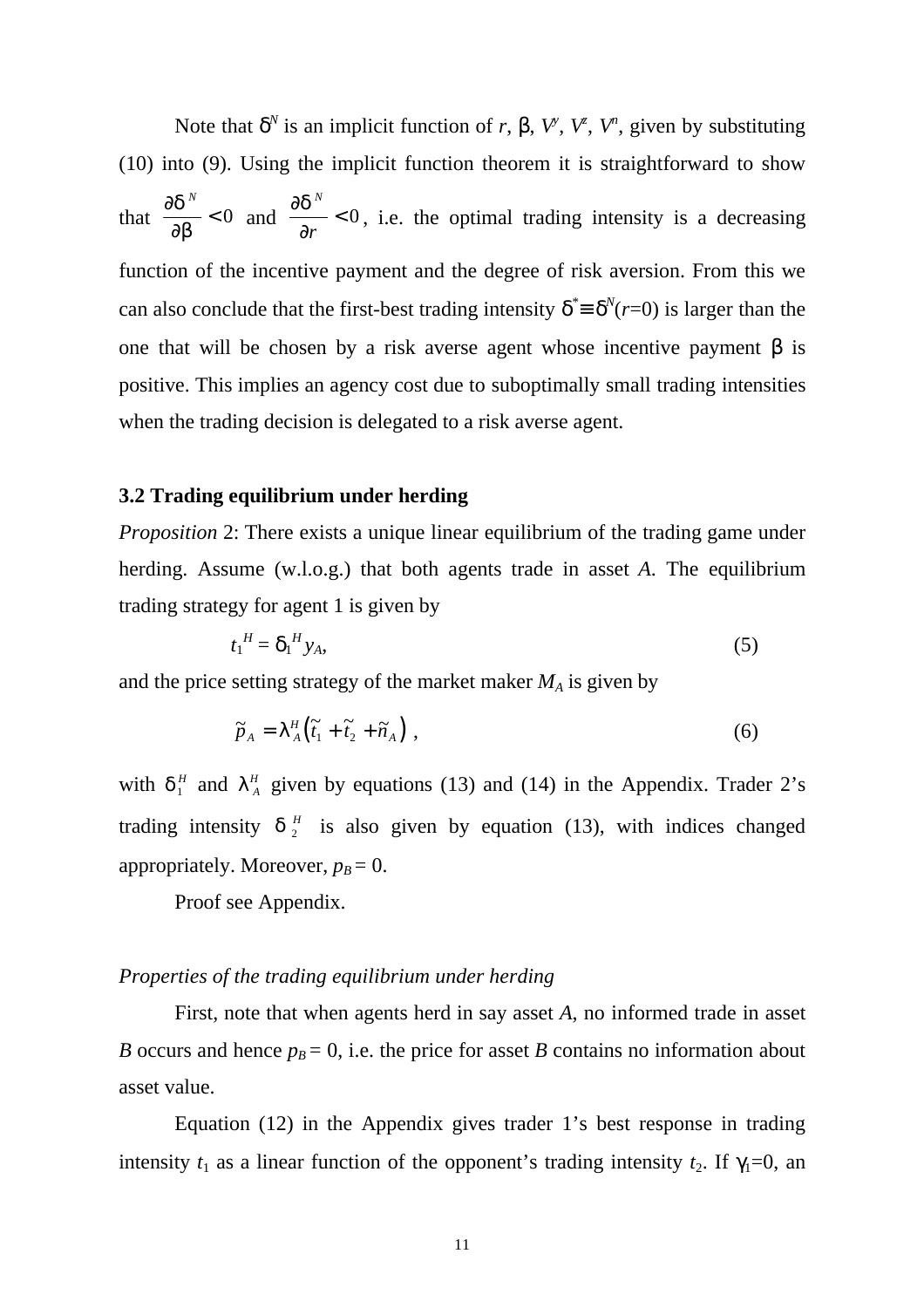increase in  $t_2$  will lead to a decrease in  $t_1$ , holding  $\lambda$  constant. Trading intensities are strategic substitutes and the two managers interact like Cournot duopolists when determining their trading strategies. On the other hand, if  $\beta_1 = \gamma_1$  the trading intensity  $t_1$  increases with  $t_2$  and trading intensities are strategic complements.

Moreover, it can be verified easily, that in the case of perfect insurance for the managers (i.e.  $\beta_1 = \gamma_1$ ,  $\beta_2 = \gamma_2$ ), the equilibrium in the trading subgame degenerates to infinitely sized orders  $(\delta_i^H = \infty, i=1,2)$  and zero trading profits. Since managers anticipate the outcome of the trading subgame, they would never find costly information acquisition incentive compatible. We can therefore already conclude that optimal wage contracts under herding cannot feature perfect insurance.

# **4. Optimal wage contracts**

We now turn to the optimisation problem each principal faces at the second stage, i.e. after a choice of assets has been made. He maximises the expected payoff from offering a contract, taking as given the contract of the other principal and the agents' actions they induce. At the stage where principals determine the parameters of the wage contract, each principal  $P_i$  faces the optimisation problem stated in definition (ii). For a pair of contracts to be an equilibrium, we require it to be a fixed point of the best response correspondence in wage contracts of each of the principals.

First, we will derive the optimal wage parameters of a contract for the cases that principals induce agents to trade in different assets. Then we analyse the case where principals induce agents to trade in the same asset.

#### **4.1 Optimal wage contracts under non-herding**

From section 3.1 we know that if agents trade in different assets, principal *Pi*'s problem of choosing an optimal contract is independent of principal *Pj*'s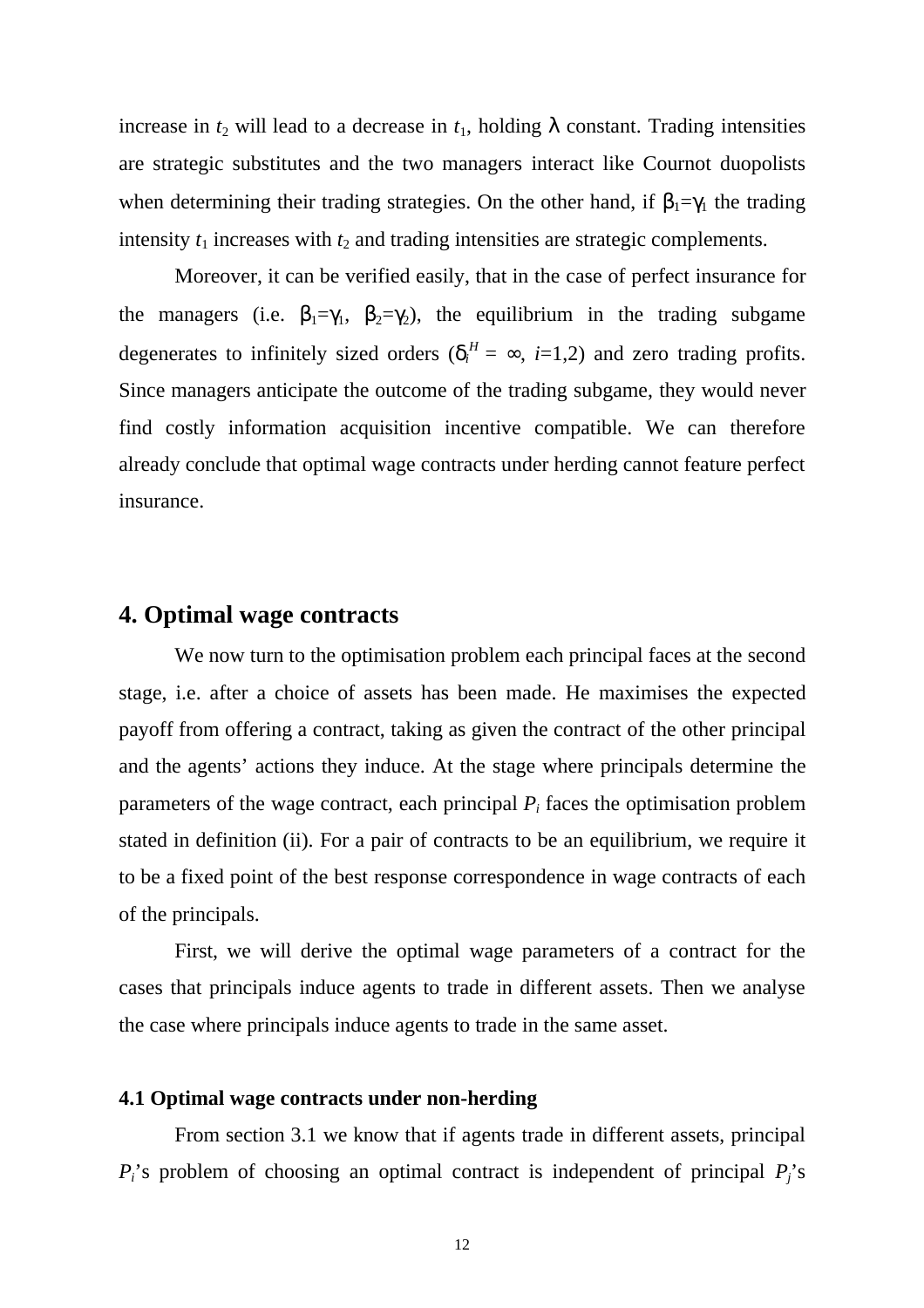choice of contract. Hence, there is no strategic interaction between the principals when designing the wage contracts. For this case we can derive the optimal wage contract:

*Proposition* 3: For  $exp(2rc) - 1 \leq V^{\gamma}/V^{\zeta}$  the optimal contracting parameters in the non-herding case are given by<sup>8</sup>

$$
\alpha^{N} = W,
$$
  
\n
$$
\gamma^{N} = 0,
$$
  
\n
$$
\beta^{N} = \frac{u}{r} \sqrt{\frac{u(V^{y} + 2V^{z}) + \sqrt{u^{2}(V^{y^{2}} + 4V^{z}V^{y}) + 4V^{y^{2}}}}{2V^{n}V^{y}(V^{y} - uV^{z})}}},
$$
\n(7)

and

 $where$  $u - e^{2rc} - 1$ .

If  $exp(2rc) - 1 > V^{\gamma}/V^{\gamma}$  there exists no contract that satisfies the agent's incentive compatibility constraint.

Proof see Appendix.

Hence, the optimal wage contract under non-herding features no relative performance component ( $\gamma$ <sup>N</sup>=0), which is not surprising, given that agents' actions are independent of one another and that the performance of both managers is not correlated.

Taking the first derivative of  $\beta^N$  with respect to *r* yields  $\frac{\partial \beta}{\partial \beta}$ ∂ *N r*  $> 0$ , i.e. the incentive payment increases with the degree of risk aversion. This contrasts with other results in agency theory (see e.g. Milgrom and Roberts, 1992), where the optimal incentive payment decreases with the degree of risk aversion.

The intuition for this result is as follows. In our setting the incentive compatibility constraint (IC) is directly linked to the degree of risk aversion, because the agent can affect the riskiness of his wage by his trading decision. In particular, if the agent decides not to acquire information, he will optimally not

<sup>&</sup>lt;sup>8</sup> Subscripts *i* and *l* are omitted as only one agent and one asset matter here.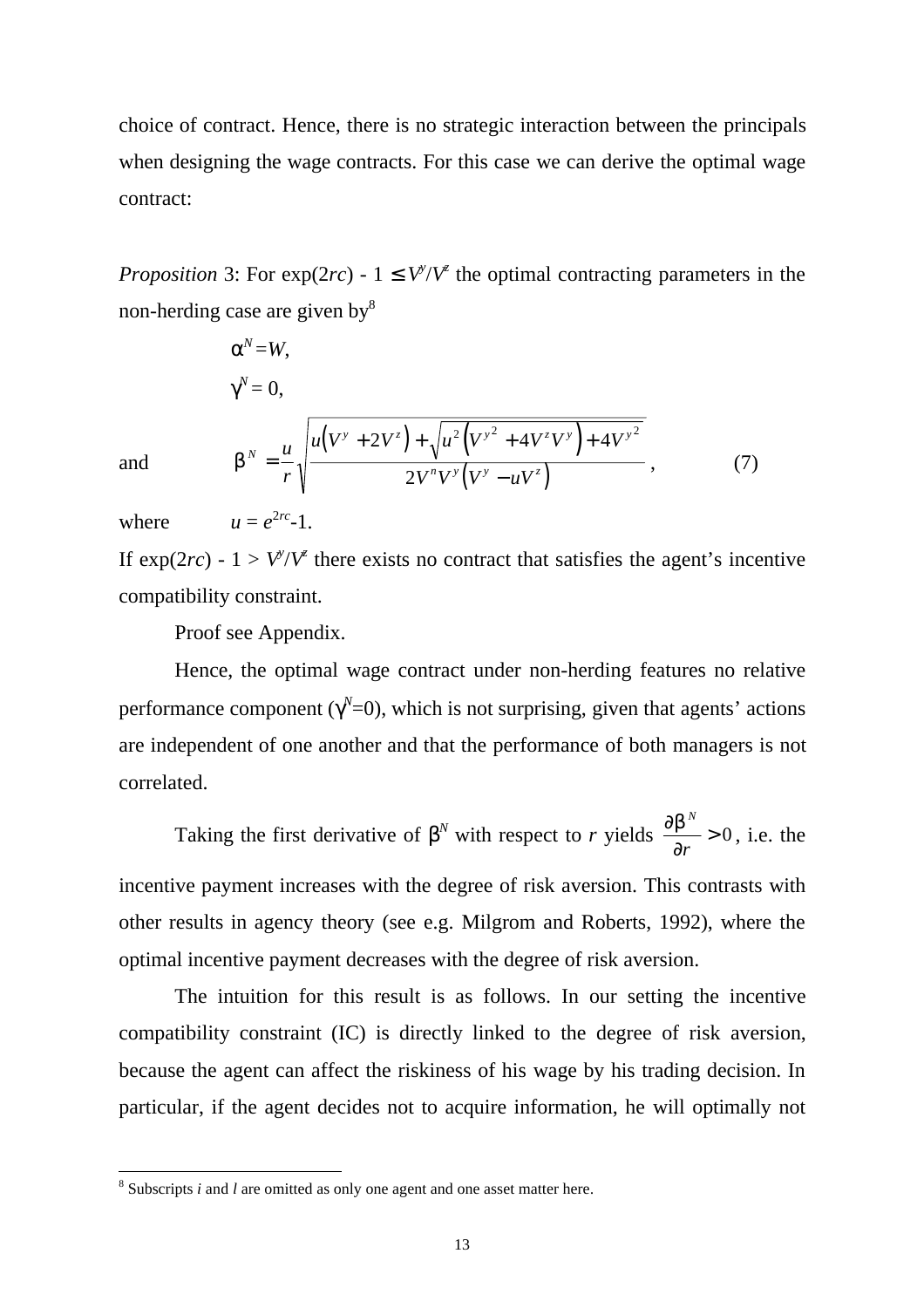trade at all and thereby cancel out any risk in his wage. The more risk averse an agent is, the higher the incentive payment has to be in order to induce him to take the risk that he necessarily incurs when trading.

Note moreover, that, as shown in Section 3, an agent's trading intensity is a decreasing function of β and *r*. Thus an increase in *r* not only reduces the chosen trading intensity directly, but also indirectly through an increase in the optimal incentive payment. Hence, as *r* increases the trading intensity moves further away from its first-best level and the principal's expected payoff decreases.

#### **4.2 Optimal contracts under herding**

Let us now turn to the contracting problem when both principals induce their managers to trade in the same asset. As discussed in Section 3.2, managers act as duopolists under herding, which gives rise to strategic interaction between principals when designing the wage contract. In particular, a principal can ensure that his agent will trade more aggressively (increase the choice of  $\delta$  in the trading subgame) by increasing the relative performance parameter  $\gamma$ . This can be seen from the best response function (12) in the Appendix. The negative impact of large order sizes on trading profits is not internalised and hence contracts offered in equilibrium will induce trading intensities that are higher than if principals could collude when designing the wage contracts.

Lemma 2 in the Appendix states the incentive compatibility constraint for agents in the case of herding. With the use of Lemma 2 the programme in definition (ii) can be solved numerically, which yields the unique and symmetric equilibrium of the wage contracting game.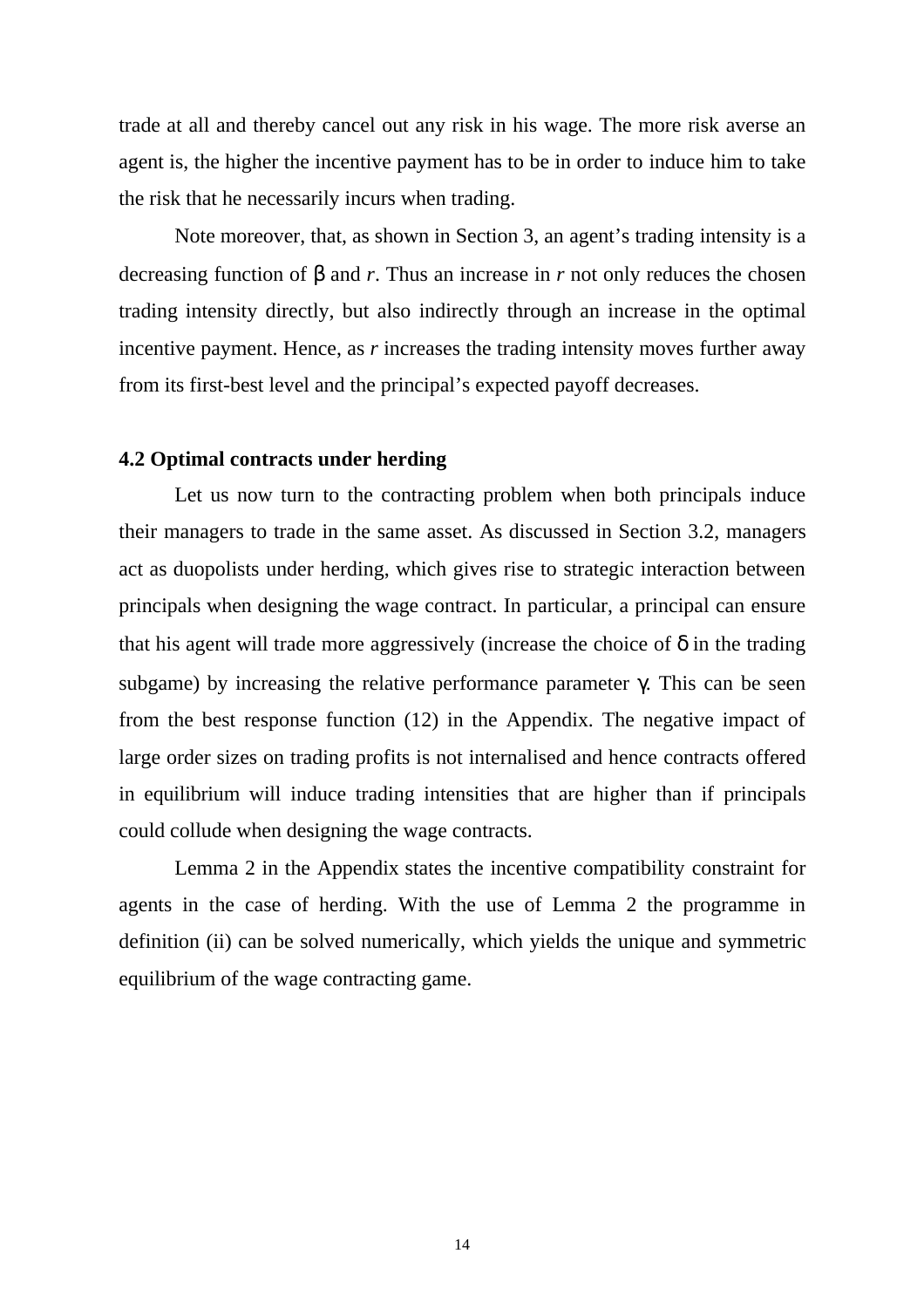

**Figure 1**: Shows the equilibrium trading intensities as a function of the coefficient of absolute risk aversion under optimal wage contracts in the case of herding (solid line), the case of herding with collusion among principals (dotted line) and under non-herding (dashed line). The first best total trading intensity is  $\delta = 2$ . For r>0 the trading intensity under nonherding is always below the first best level. The trading intensity under herding is always above the first best level and also above the collusive level. The parameter values are *c*=0.1,  $V^n = 2$ ,  $V^y = 0.5$ ,  $V^z = 1.5$ .

Figure 1 shows the equilibrium trading intensities as a function of the coefficient of absolute risk aversion for the case of herding (solid line), herding with collusion among principals (dotted line) and non-herding (dashed line). When managers herd, the total trading intensity is above the first best level (in this example at  $\delta_1+\delta_2 = 2$ ) and above the collusive level, which illustrates the effect of strategic interaction among principals on the equilibrium trading intensities. Moreover, total trading intensity under herding is a decreasing function of the degree of risk aversion. As agents become more risk averse it becomes more costly to induce them to trade aggressively, which mitigates the strategic interaction problem.

On the other hand, as shown in section 3.1, when managers do not herd, the optimal trading intensity is always below the first-best level and decreasing in the coefficient of risk aversion.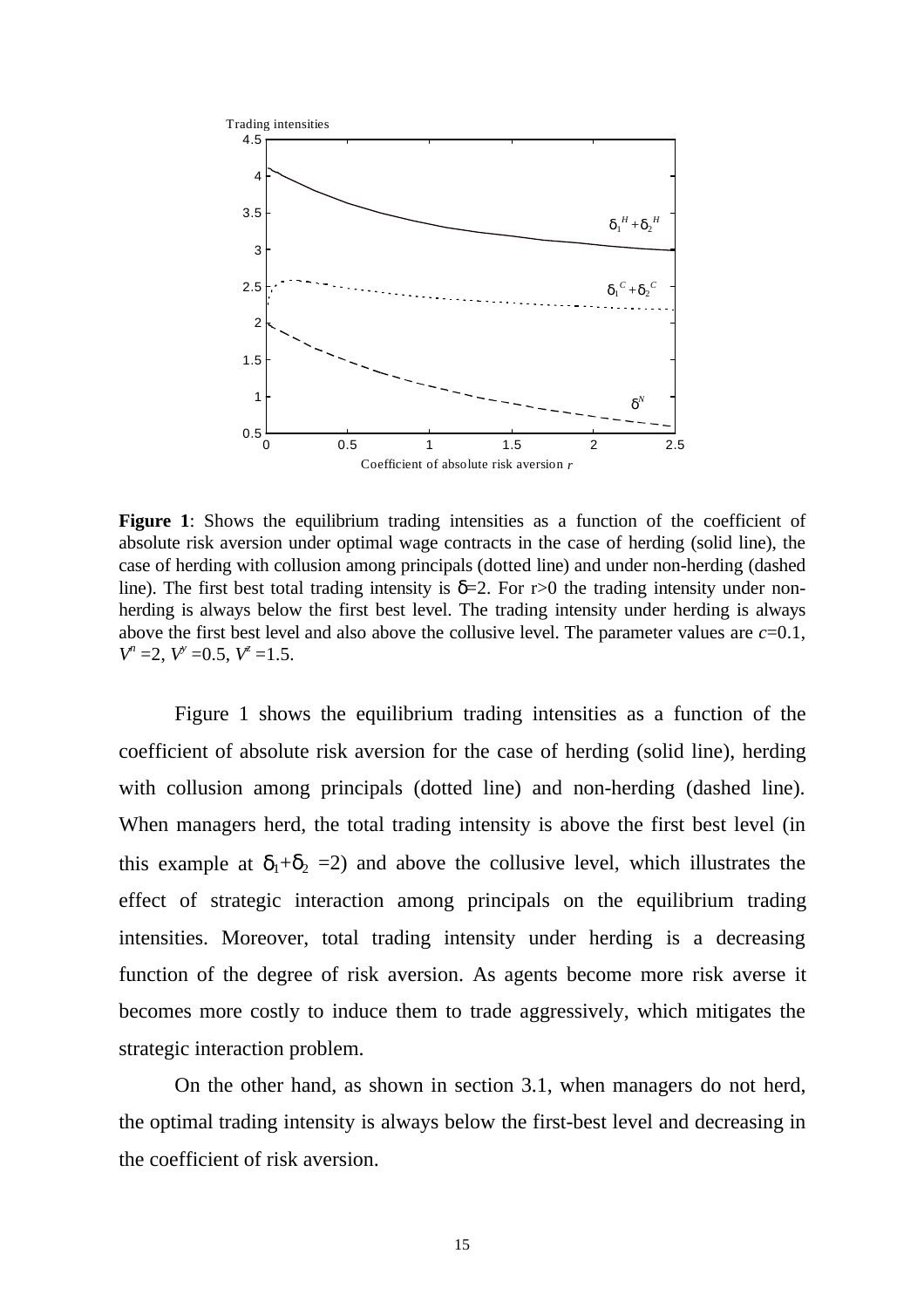## **5. The choice of herding versus non-herding**

In this section we characterise the conditions under which it is a Nash equilibrium for principals to induce managers to herd or not to herd. This corresponds to the first stage of the game (definition (iii)), where principals choose an asset for their manager to trade in. When making their choice, principals take their opponents choice as given and anticipate the actions induced in the two subsequent stages of the game.

For any choice of  $\{l_1, l_2\}$ , principals receive the expected payoff as characterised in the previous sections. Payoffs as a function of asset choice can thus be summarised in the following payoff matrix

|           | $l_2 = A$              | $l_2 = B$            |
|-----------|------------------------|----------------------|
| $l_1 = A$ | $EB_1(A,A), EB_2(A,A)$ | $EB1(A,B), EB2(B,A)$ |
| $l_1 = B$ | $EB_1(B,A), EB_2(A,B)$ | $EB1(B,B), EB2(B,B)$ |

**Table 2**: This table provides the payoff matrix for the choice of asset of each principal. Since the wage contracts are designed after the choice of asset becomes common knowledge to all players, the expected payoffs are given as the optimal payoffs from herding/non-herding as characterised in the previous sections.

To highlight the importance of the insurance motive for herding, suppose in what follows that both assets have identical characteristics, i.e.  $V_A^y = V_B^y$ ,  $V_A^z =$  $V_B^z$ ,  $V_A^h = V_B^h$ . In this case the motive for herding will not be that one asset is inherently more profitable than another and therefore both principals prefer to induce trading in that same asset.

An equilibrium will feature herding in one of the two assets if and only if  $EB_1(A,A) \geq EB_1(B,A)$  and  $EB_2(A,A) \geq EB_2(A,B)$ . By symmetry these conditions will either both be violated or both be satisfied. Therefore, if  $EB_1(A,A) \geq$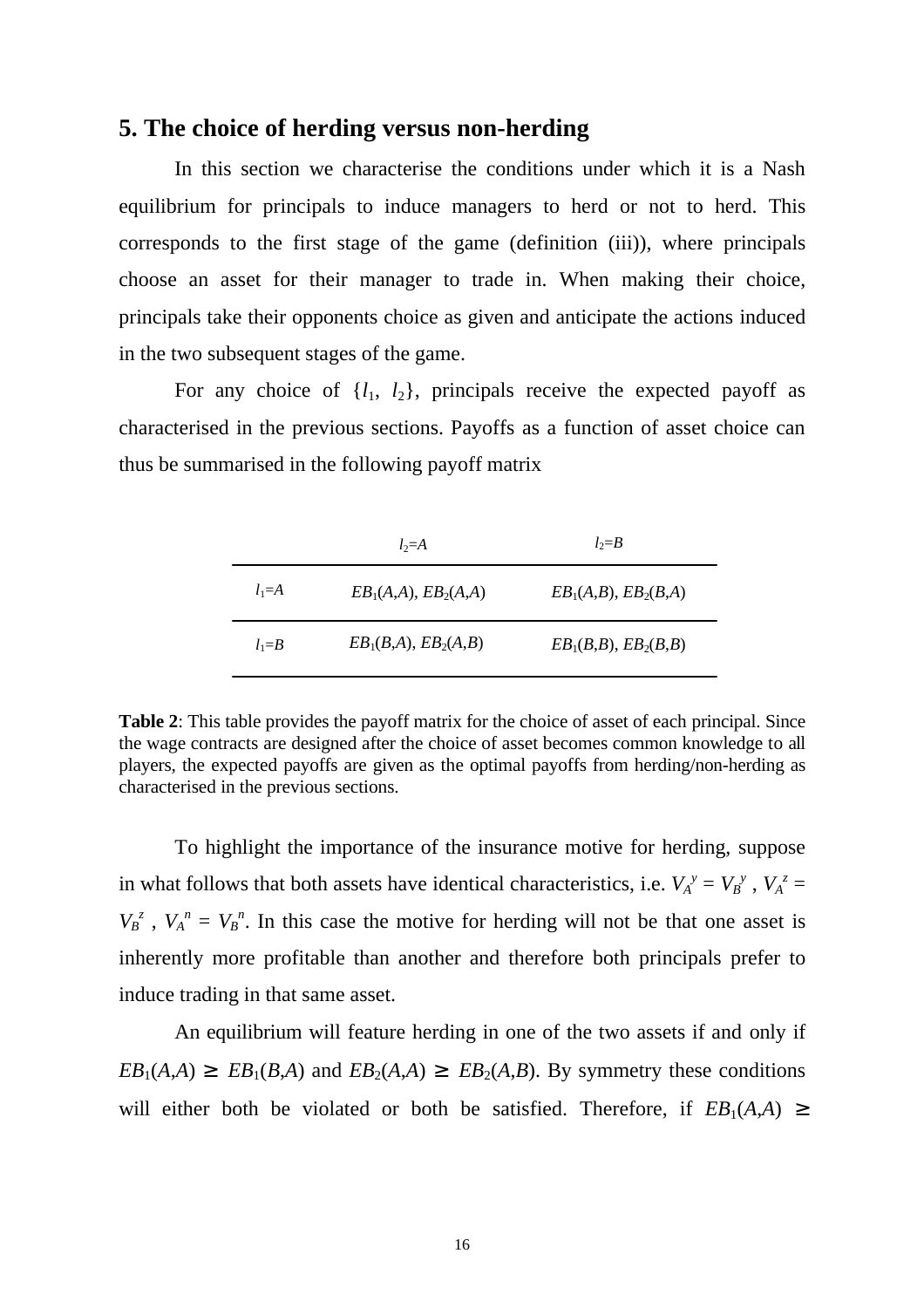$EB_1(B,A)$  the equilibrium displays herding (in either asset) and non-herding otherwise.



Figure 2: Plots the expected payoff to a principal under herding (dotted line) and nonherding (solid line). The parameters are  $c=0.09$ ,  $V^{\nu} = 0.5$ ,  $V^{\nu} = 1.5$ ,  $V^{\nu} = 1.5$ . Expected payoff under optimal herding contracts is an increasing function of the degree of risk aversion over some range of *r*. An increase in *r* mitigates the detrimental effect of strategic interaction between the principals.

We find that the expected payoff to the principal in the herding case is an increasing function of the coefficient of risk aversion, for *r* not too large. In Figure 2 expected payoff at the optimal contract is plotted for different levels of risk aversion.<sup>9</sup> It can be seen that in a region where the coefficient of absolute risk aversion is not too high, the expected payoff to the principal is increasing in the degree of risk aversion.<sup>10</sup> This result contrasts with other results in agency theory (see Milgrom and Roberts) and with our result in the non-herding case, where the agency cost increases with the degree of risk aversion, due to the fact that the insurance-efficiency trade-off worsens as the agent becomes more risk averse.

<sup>&</sup>lt;sup>9</sup> In this and all the following simulations, parameters are chosen such that the investors' individual rationality constraints, given in definition (iv), are satisfied.

<sup>&</sup>lt;sup>10</sup> Once the degree of risk aversion increases beyond a certain level, expected payoffs fall, because the increasingly negative impact of the insurance need on the efficiency of the contract will dominate the effect of "too large" order sizes.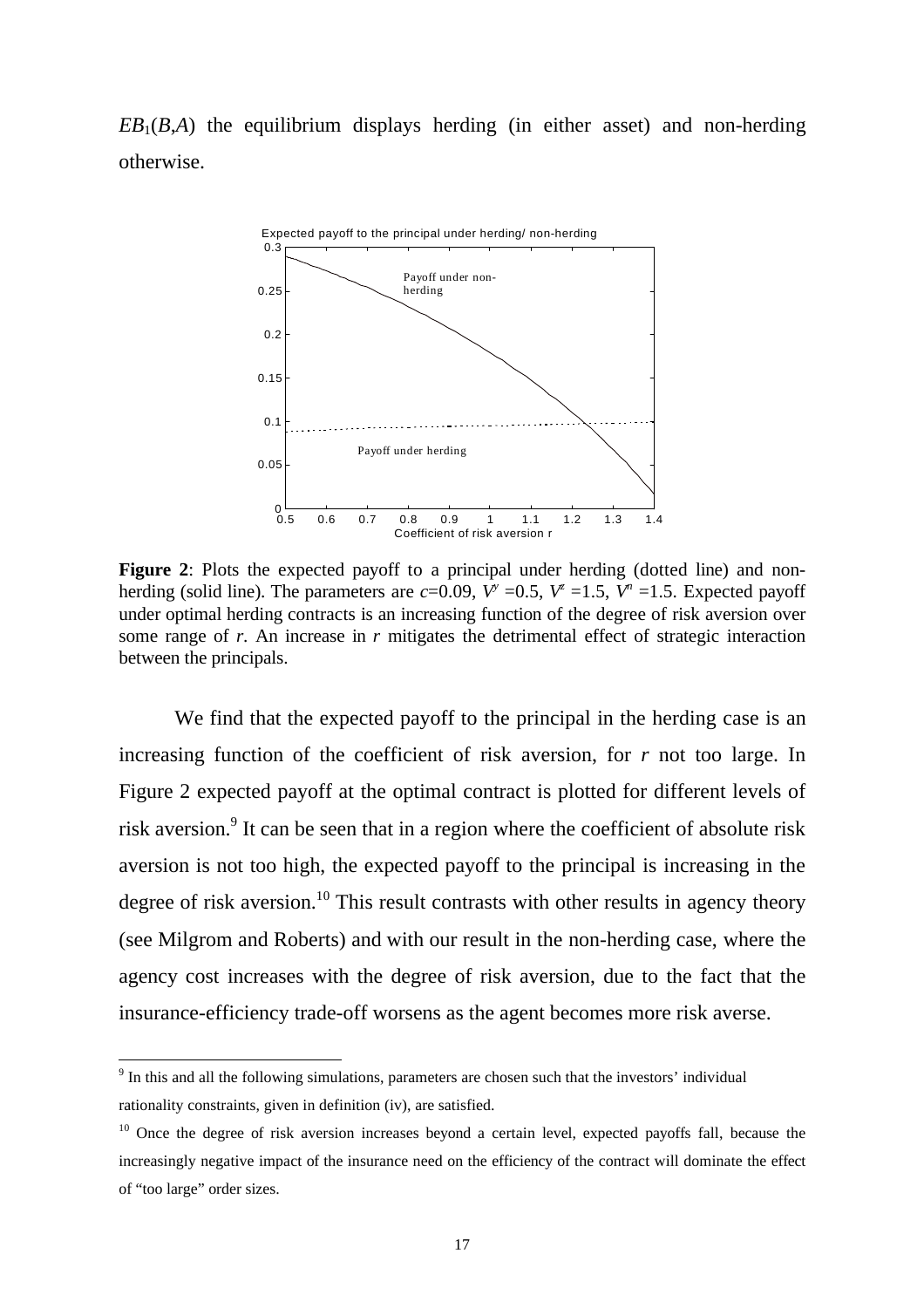The intuition for this result is simple. As discussed above, both principals face the problem of strategically designing the wage contracts of their agents such that they are induced to trade more aggressively than would be optimal if both principals could collude. As agents become more risk averse, it becomes more costly to induce managers to trade aggressively. Therefore, the problem of submitting "too large" orders is mitigated when managers become more risk averse. On the other hand, as shown in section 4.1, an increase in the degree of risk aversion is costly in the case where CPI is not available. Therefore herding is a Nash equilibrium in the choice of assets for sufficiently high values of *r*.

Of course, expected payoff to the principal depends also on the other parameters, namely the variance of noise trade, the variance of the signal and the variance of the asset value *ex ante*. For a given *ex ante* variance of asset value, consider an increase in the variance of the signal received by the traders. An increase in  $V^y$  for constant  $V^y + V^z$ , corresponds to an increase in the information content of the signal.<sup>11</sup> A more informative signal means not only higher expected trading profits, but also a reduction in residual risk. This suggests that the insurance need and hence the case for herding, is larger when the signal precision is low.

Figure 3 shows the set of parameters  $(r, V^{\prime})$  for which herding is a Nash equilibrium in the choice of assets. In this simulation  $V^{\flat}+V^{\sharp}$  is constant and hence an increase in  $V^y$  corresponds to an increase in the information content of the signal. For a given level of risk aversion, an increase in signal precision reduces the residual risk associated with trading and hence reduces the manager's insurance need. Correspondingly, herding will only occur for a low level of signal precision. Similarly, an increase in the coefficient of absolute risk aversion raises the manager's insurance need and reduces the strategic interaction problem between the principals. This increases the expected payoff to the principal of

<sup>&</sup>lt;sup>11</sup> The informativeness of the signal can be measured as  $V^{\prime\prime}/(V^{\prime}+V^{\prime})$ , which is the regression coefficient of *y* on *x*. It is linearly increasing in  $V^{\flat}$ , for  $V^{\flat}+V^{\sharp}$ =constant.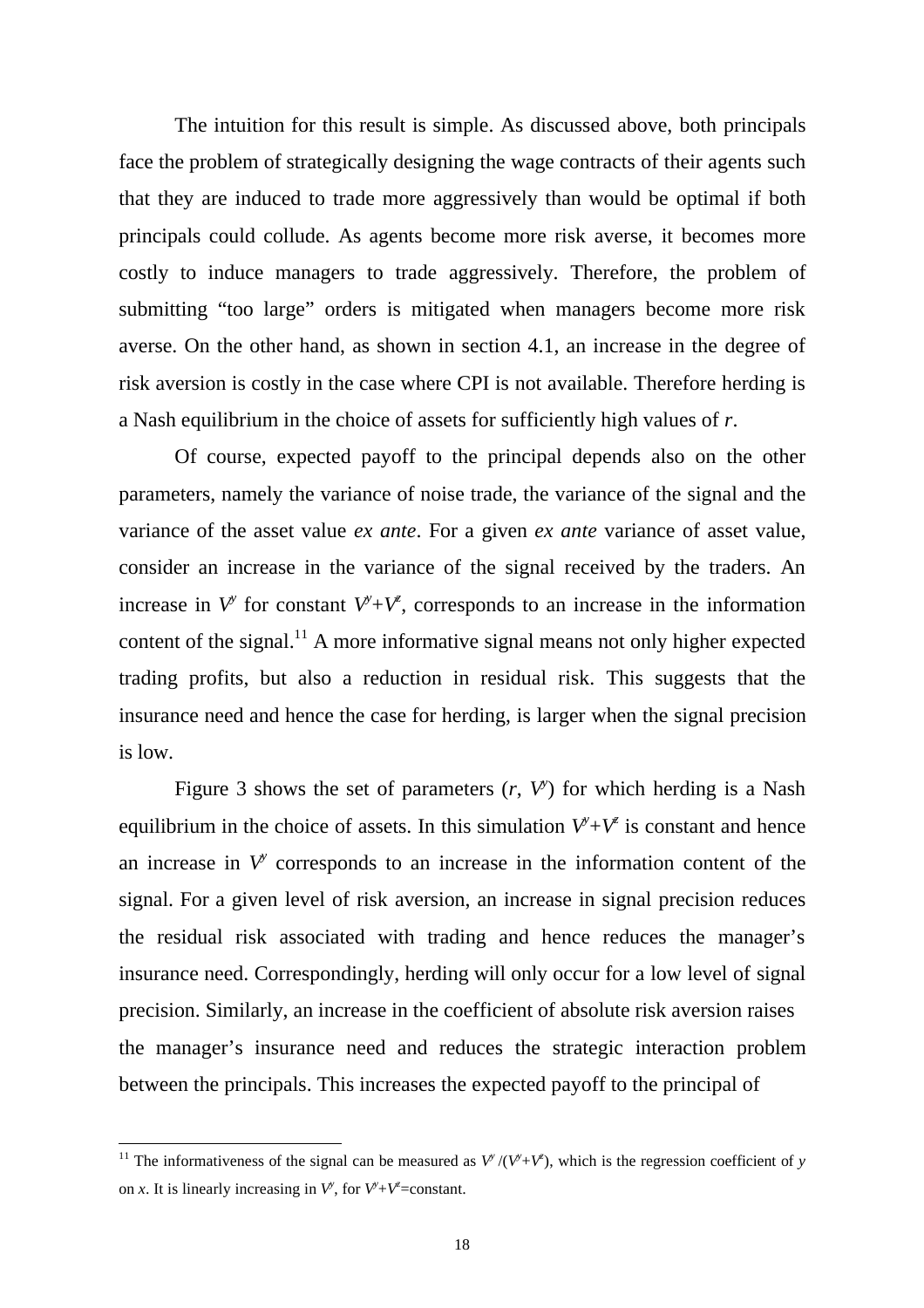

**Figure 3**: Illustrates the equilibrium choice of herding versus the non-herding decision. The parameters are  $c=0.09$ ,  $V^{\prime}+V^{\prime}=1.5$ . The solid line is the region of indifference between herding and non-herding for  $V^n = 2.5$  and the dotted line for  $V^n = 1.7$ . For a given level of risk aversion, an increase in  $V^{\prime}$  (increase in precision of the signal) reduces the insurance need and increases the payoff under non-herding relative to herding. Similarly, an increase in the coefficient of risk aversion increases the insurance need and mitigates the problem of strategic interaction amongst principals when choosing the wage parameters.

using CPI that becomes available under herding. Hence, herding is a Nash equilibrium for high levels of risk aversion.

Moreover, we observe that the region of parameters for which herding occurs decreases with an increase in the variance of noise trade. This seems counterintuitive, given that an increase in the variance of noise trade increases the execution risk for the trader (i.e. the riskiness of the clearing price after having submitted an order). On the other hand, an increase in the variance of noise trade leads to a flattening of the best-response functions (12) of each trader's trading intensities. In the contracting stage of the game, flatter best response functions in trading intensities lead to an exacerbation of the strategic interaction problem between the principals, which ultimately leads to a reduction in the expected payoff from herding relative to the payoff under non-herding.<sup>12</sup> *Ceteris paribus*,

 $12$  The actual expected payoff from herding increases with the variance of noise trade, because trading profits are an increasing function of the level of noise trade in the market.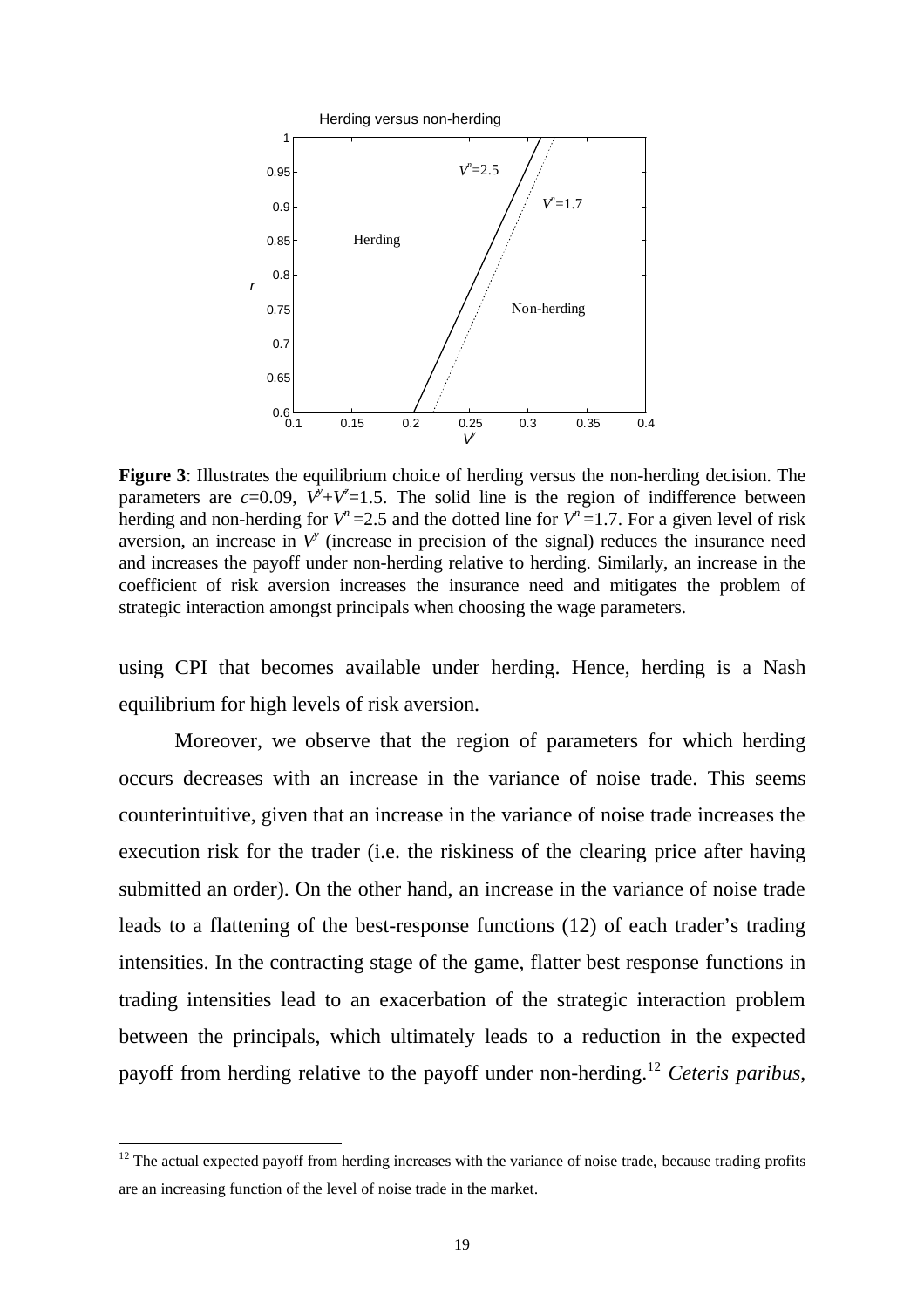we would therefore expect to see herding in markets with lower levels of noise trade.

# **6. Strategic non-disclosure of performance information**

In this section we address the question of how the inefficiency of setting the contracting parameters at values that induce too high trading intensities can be mitigated. We will therefore focus on the case where there is only one asset and both agents trade in that asset, i.e. the first stage of the game, when principals choose an asset is deleted. Instead we will introduce another first stage of the game, in which principals can choose simultaneously whether or not to release information about their manager's performance, once trading profits are realised. The information disclosure decision is taken, given optimal contracting and trading strategies in the subsequent stages of the game. The decision is assumed to be irreversible and becomes common knowledge before contracting parameters are chosen.

The equilibrium of the trading subgame is still given by Proposition 2, except that  $\gamma \equiv 0$ , if principal  $P_i$  does not disclose performance information.

*Proposition* 4: The unique Nash equilibrium in the information disclosure game is for both principals not to disclose performance information.

*Proof*: Note from equation (12) in the Appendix (best response function in trading intensities), that an increase in  $\gamma_i$  results in an increase in  $\delta_i$ , holding  $\lambda$  constant. Since *j*'s choice not to release information results in  $\gamma \equiv 0$ , the trading intensity of *j*'s opponent will be lower, when CPI is not available to him. A lower  $\delta_i$ , however, makes principal *j* better off, regardless of whether or not his opponent releases information. Hence, it cannot be part of any Nash equilibrium for a principal to release information about his manager's performance.

*q.e.d.*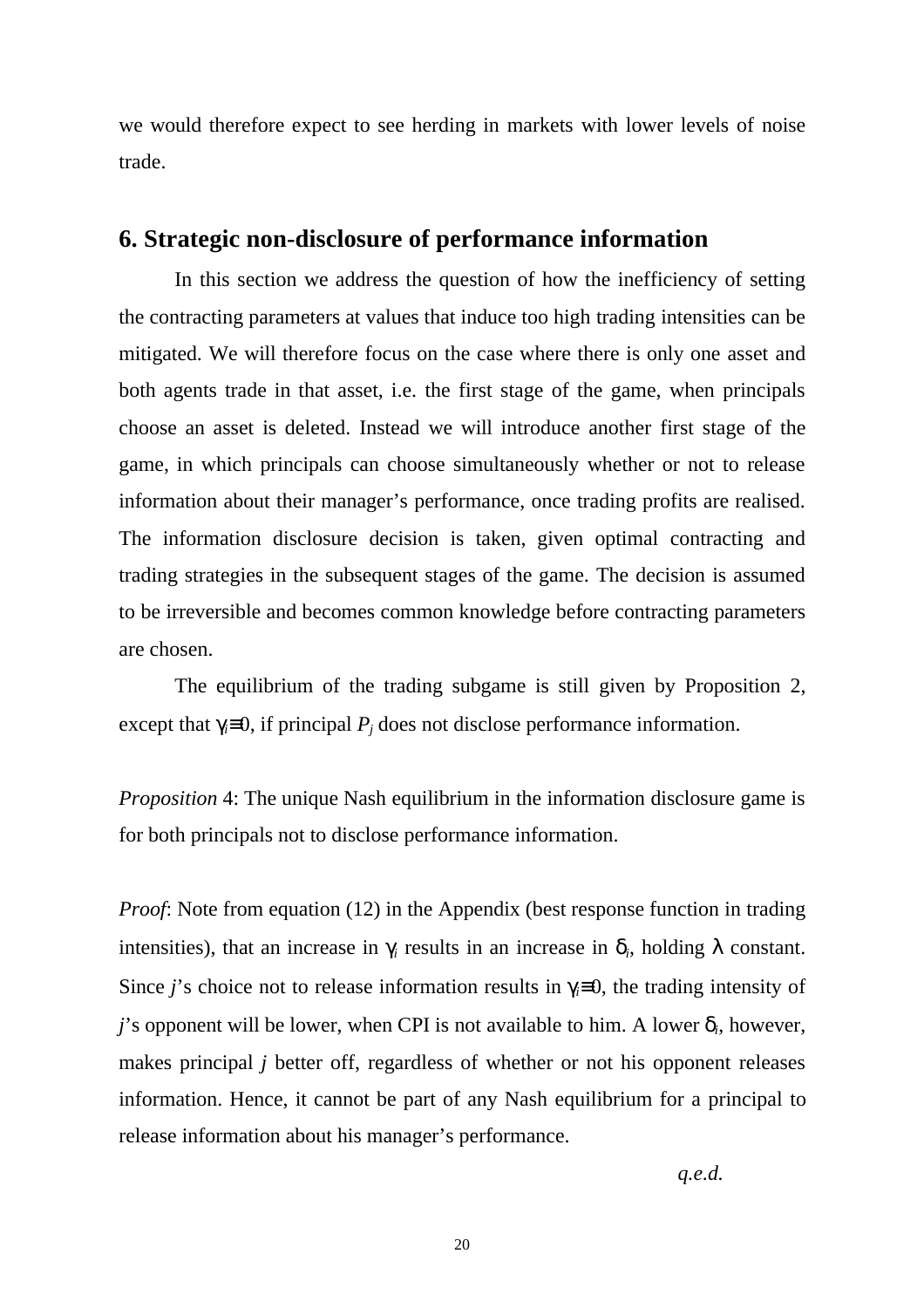If both principals decide not to release performance information, they are constrained to offer individual performance contracts. Although each manager's equilibrium choice of action still depends on the opponent's wage parameters, there is now a unique β that makes the incentive compatibility constraint binding. By omitting CPI, principals can commit to reducing the number of degrees of freedom in the contract by one, which avoids the detrimental effect of strategic interaction. At the same time it removes the insurance gain from offering relative performance contracts.

Now compare the effect on principals' expected payoffs when they play the information disclosure game (and hence no information is released), to the case where information is always released. This amounts to a comparison of the benefits of using CPI (increase in the insurance-efficiency trade-off in contracting) and the losses of using this information, which are manifested in the strategic interaction problem between the principals at the contracting stage.

An increase in the variance of noise trade increases trading profits and therefore expected payoff to the principal in either case. As discussed in the previous section, an increase in the variance of noise trade exacerbates the strategic interaction problem between the principals, because the traders' bestresponse functions in trading intensities become flatter. As illustrated in Figure 4, the loss due to offering aggressive wage contracts outweighs the gains of using CPI, when the variance of noise trade is high.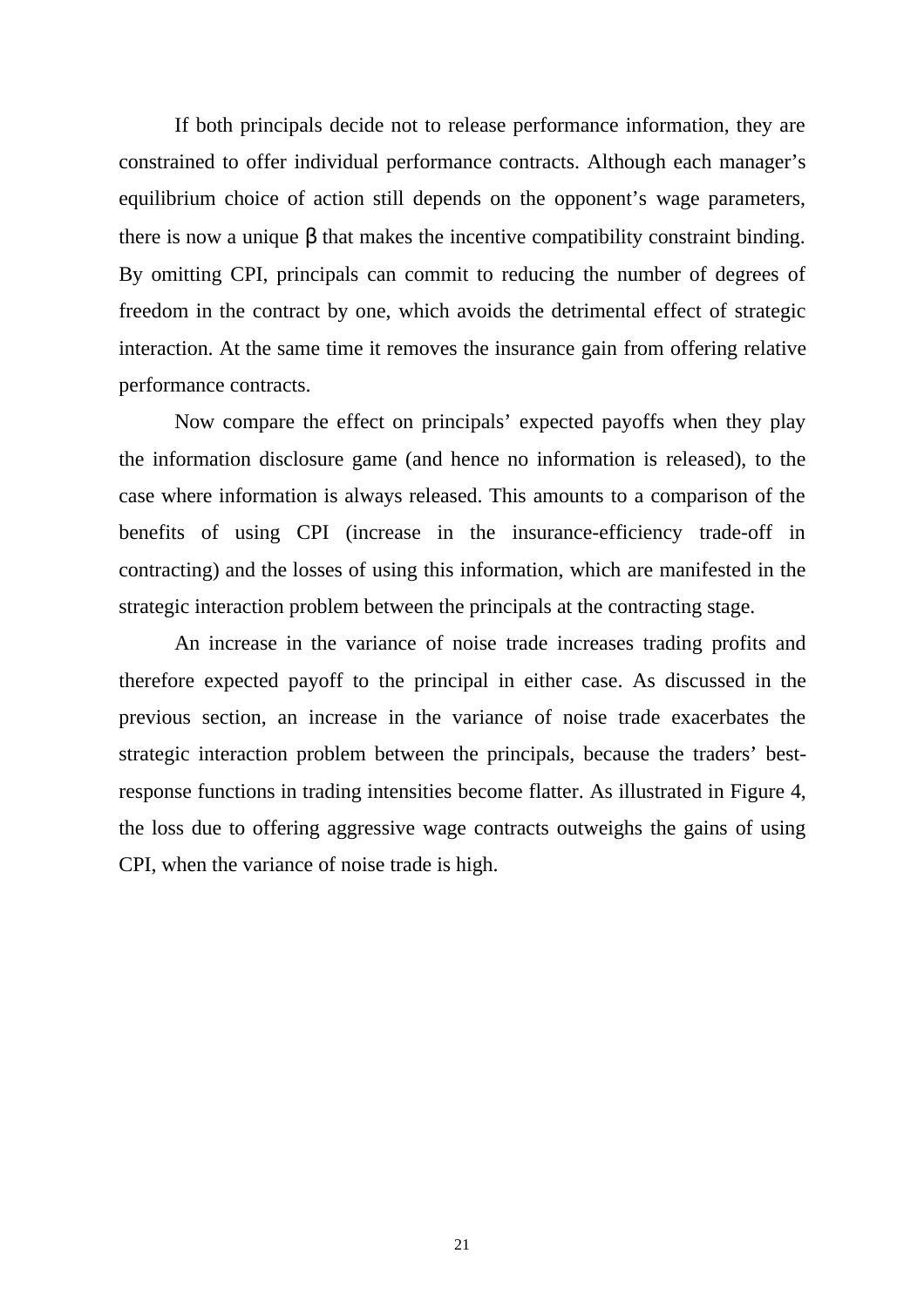

**Figure 4**: The solid line plots expected payoff to the principal when performance information is released and contracting parameters are set such that they constitute an equilibrium according to Section 4. The dotted line shows expected payoff when CPI is not available. For high levels of the variance of noise trade it becomes more profitable for principals to omit relative performance information. Parameter values are  $c=0.1$ ,  $r=1$ , *V*<sup>*y*</sup>=*V*<sup>*z*</sup>=1.

On the other hand, an increase in the degree of risk aversion, increases the benefit of using CPI and mitigates the strategic interaction problem. In Figure 5 the expected payoff under optimal contracts is plotted for the case when CPI is available (solid line) and when it is not available (dotted line). Expected payoff increases with the degree of risk aversion when CPI is available and decreases when CPI is not available.

We can therefore conclude that for high levels of noise trade and low levels of risk aversion, principals are better off not using CPI. As shown in Proposition 4, one credible way to achieve this is to endogenise the choice of information disclosure. This of course, raises the normative question of whether or not a regulating authority should leave this choice to the principals. Our results show that CPI increases competition between funds through an increase in equilibrium trading intensities and hence also the information content of prices. A welfare analysis is beyond the scope of this paper, but our model proposes a framework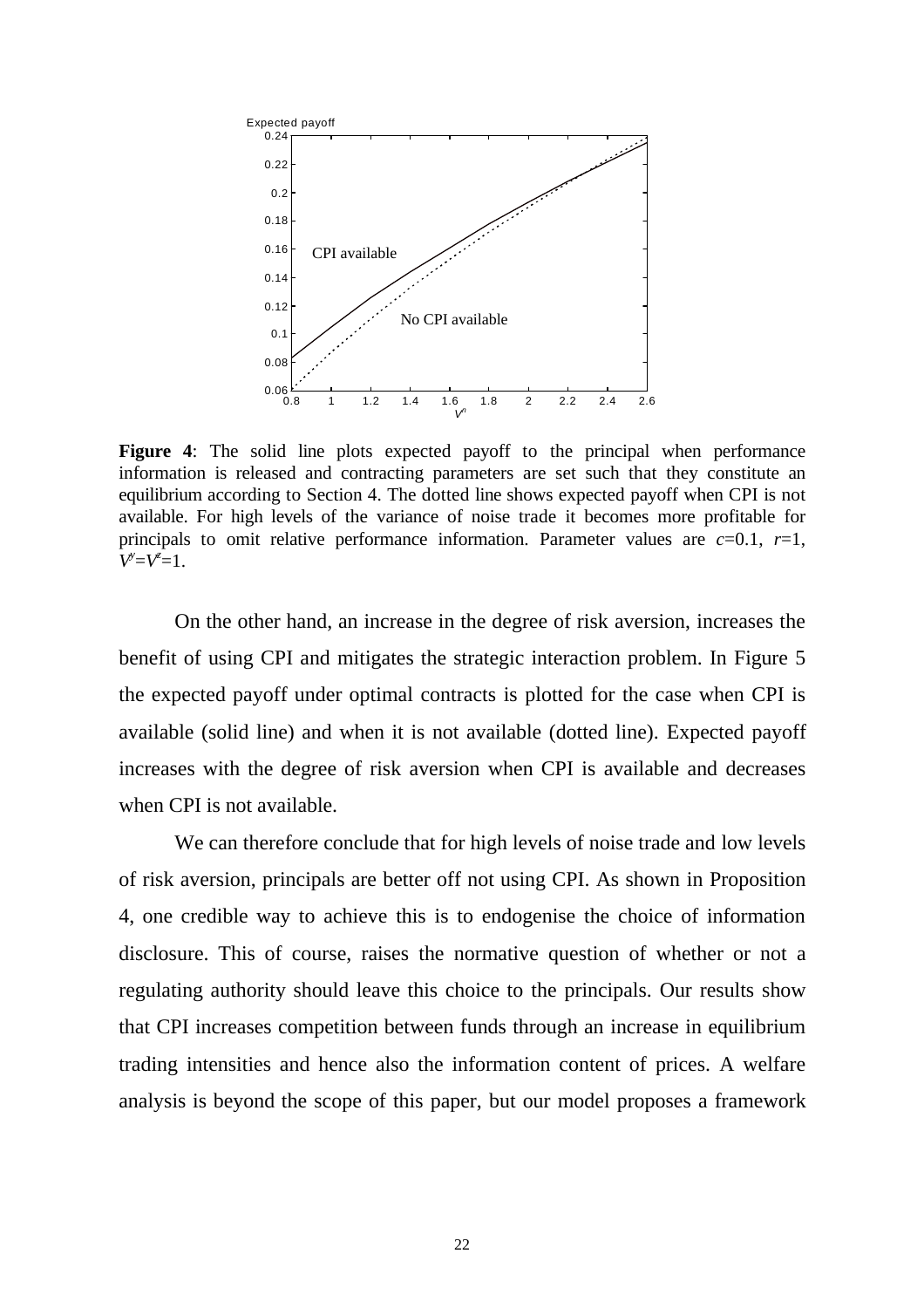for study of the interdependence of information disclosure, competition among traders and informativeness of asset prices.<sup>13</sup>



**Figure 5**: The solid line shows expected payoff to the principal when CPI is available as a function of the degree of risk aversion. The dotted line shows expected payoff when CPI is not made available. As the degree of risk aversion increases, the externality problem under CPI is mitigated and the insurance benefit of CPI increases. Hence, omitting CPI is only beneficial for low degrees of risk aversion. Parameter values are  $c=0.1$ ,  $V^i = V^i = V^i = 1$ .

## **7. Conclusion**

 $\overline{a}$ 

In the preceding study we explored the contracting problem between a risk averse fund manager and a principal and how this contracting problem can give rise to herding of investors' asset allocation decisions. In our treatment, fund managers have discretion over two sets of actions, both of which are noncontractible. Firstly, a fund manager decides whether or not to acquire costly information about the value of an asset. Secondly, he chooses the trading intensity, which determines his order size as a function of his private information about asset value.

<sup>&</sup>lt;sup>13</sup> A welfare analysis would require endogenous noise traders, which could be modelled as rational agents with a hedging need. For a model with noise trade due to rational hedgers, see Spiegel and Subrahmanyam (1992).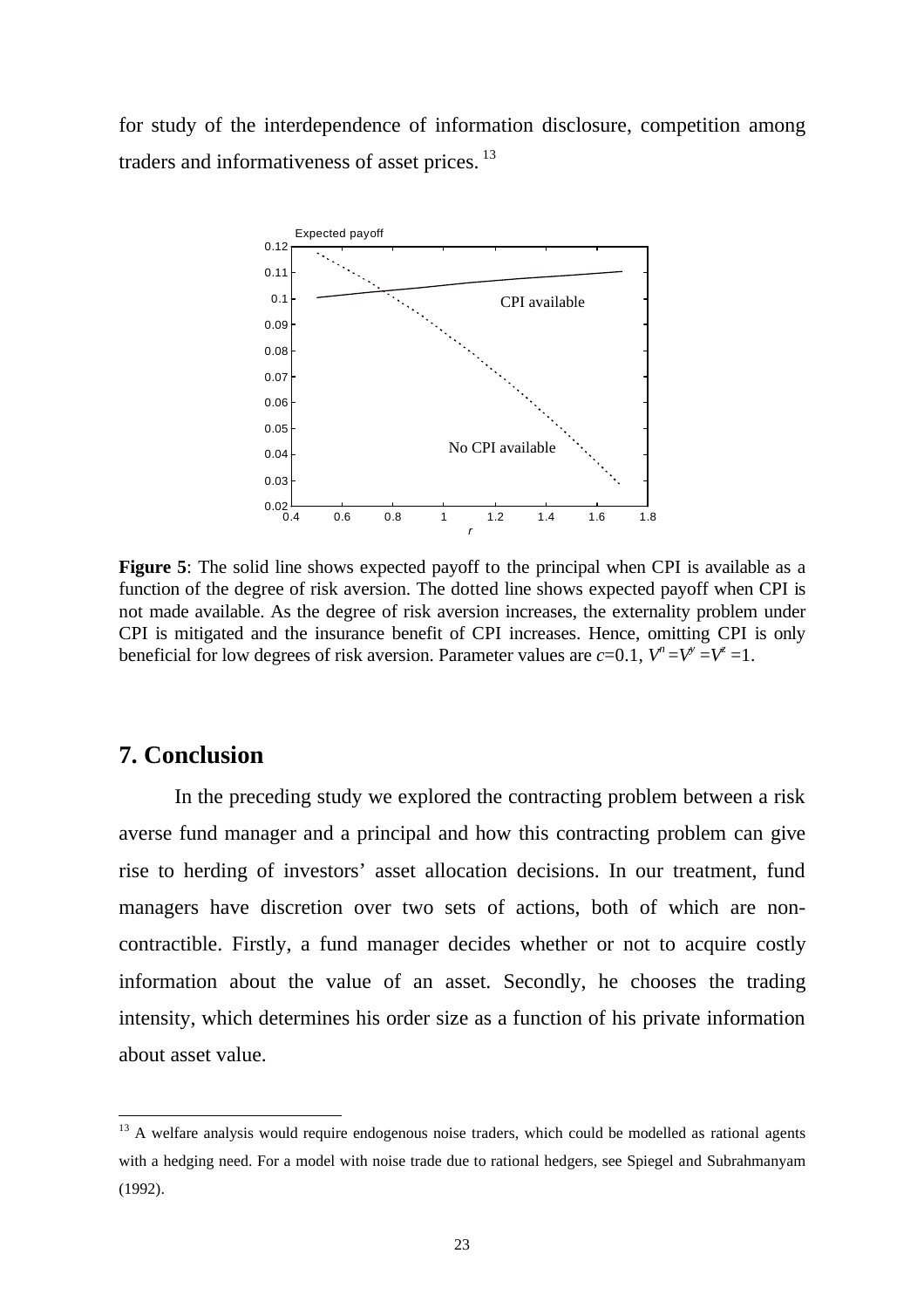In order to model this last instance of moral hazard, we use a market maker model similar to Kyle (1985). When designing a wage contract, a principal has to take into account that his agent's actions have to be implementable as a Nash equilibrium in the trading subgame between a market maker, his own manager and, possibly, another fund manager.

By inducing their managers to trade in the same asset, principals are enabled to use comparative performance information to design relative wage contracts. CPI has the benefit of improving the insurance efficiency trade-off of the wage contract, while introducing a detrimental element of strategic interaction between the principals. The latter arises because principals cannot commit to not offering a wage contract to their manager that induces him to trade aggressively.

We show that principals may nonetheless induce their managers to trade in the same market (herding), when their degree of risk aversion is high, or when the precision of the signal for asset value is low. Furthermore, we show that the problem of strategic interaction between principals can be overcome by endogenising the choice of information disclosure of a fund manager's performance. Principals can thus be made better off when their managers are not very risk averse or when the level of noise trade in a market is high. In both these cases strategic interaction between principals is particularly important.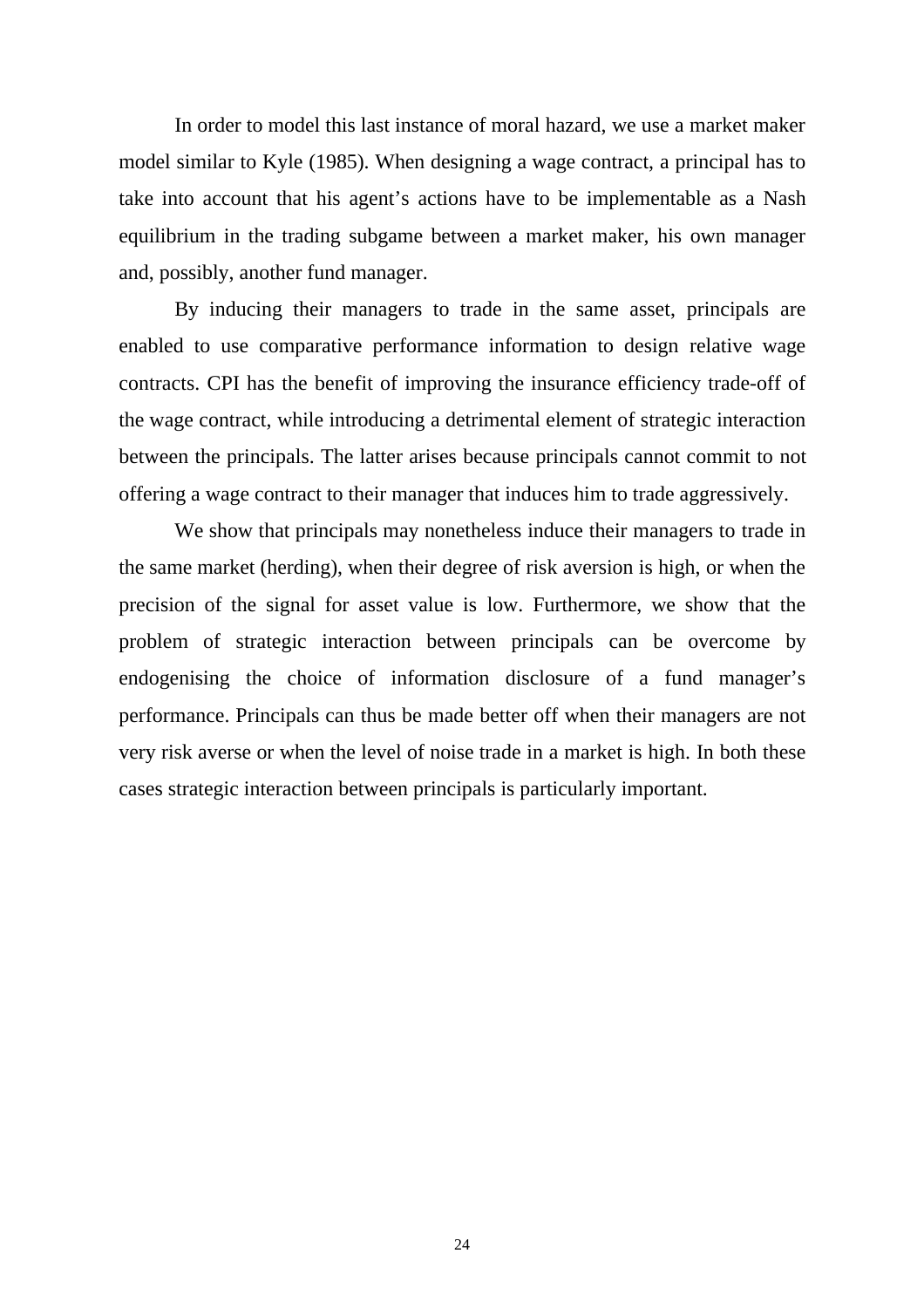#### **Appendix**

#### **Proof of Proposition 1:**

First, we have to find the profits from trading amounts  $t_1$  and  $t_2$ . From (2) we can write

$$
\tilde{\pi}_1 = t_1 (y_A + \tilde{z}_A - \tilde{p}_A) = t_1 (y_A + \tilde{z}_A - \lambda_A (t_1 + \tilde{n}_A))
$$
  
and  

$$
\tilde{\pi}_2 = \tilde{t}_2 (\tilde{y}_B + \tilde{z}_B - \tilde{p}_B) = \tilde{t}_2 (\tilde{y}_B + \tilde{z}_B - \lambda_B (\tilde{t}_2 + \tilde{n}_B))
$$
\n(8)

where  $\lambda_A$  and  $\lambda_B$  are the price setting parameters by the market maker. They are the coefficients by which the total order flow is multiplied to yield prices.

Note that manager 1 can only observe  $y_A$  but not  $y_B$ , which is why in manager 2's profits,  $y_B$  and  $t_2$  enter as random variables, while  $t_1$  is non-random, given  $y_A$ .

The optimal amount of trade is the solution to

$$
\max_{t_1} E\Big[-\exp\Bigl(-r\bigl(\alpha+\beta t_1(y_A+\widetilde{z}_A-\lambda_A(t_1+\widetilde{n}_A))-\gamma \widetilde{t}_2(\widetilde{y}_B+\widetilde{z}_B-\lambda_B(\widetilde{t}_2+\widetilde{n}_B))-c\bigr)\Bigr)\Big]
$$

Note that the random variables  $x_B$ ,  $n_A$  and  $n_B$  are independent, which allows us to rewrite expected utility as

$$
EU = E\Big[-\exp\Big(-r\big(\alpha + \beta t_1(y_A + \tilde{z}_A - \lambda_A(t_1 + \tilde{n}_A))\big)\Big)E\Big[\exp\Big(-r\big(-\gamma \tilde{t}_2(\tilde{x}_B - \lambda_B(\tilde{t}_2 + \tilde{n}_B)) - c\big)\Big)\Big]
$$

The second expectations term is constant in  $t_1$ , which allows us to treat it as a constant for the maximisation problem. This is a special feature of CARA utility and simplifies the analysis, because we can now analyse the certainty equivalent of expected utility.

Thus,  $t_1$  is the solution to

$$
\max_{t_1} \quad CE = \alpha - c + \beta t_1 y_A - \beta \lambda_A t_1^2 - r/2^* (\beta t_1)^2 (V_A^z + \lambda_A^2 V_A^N)
$$

The first-order condition of this optimisation problem is

$$
\beta y_A - 2\beta \lambda_A t_1 - r \beta^2 t_1 (V_A^z + \lambda_A^2 V_A^{\ n}) = 0
$$

Which yields the solution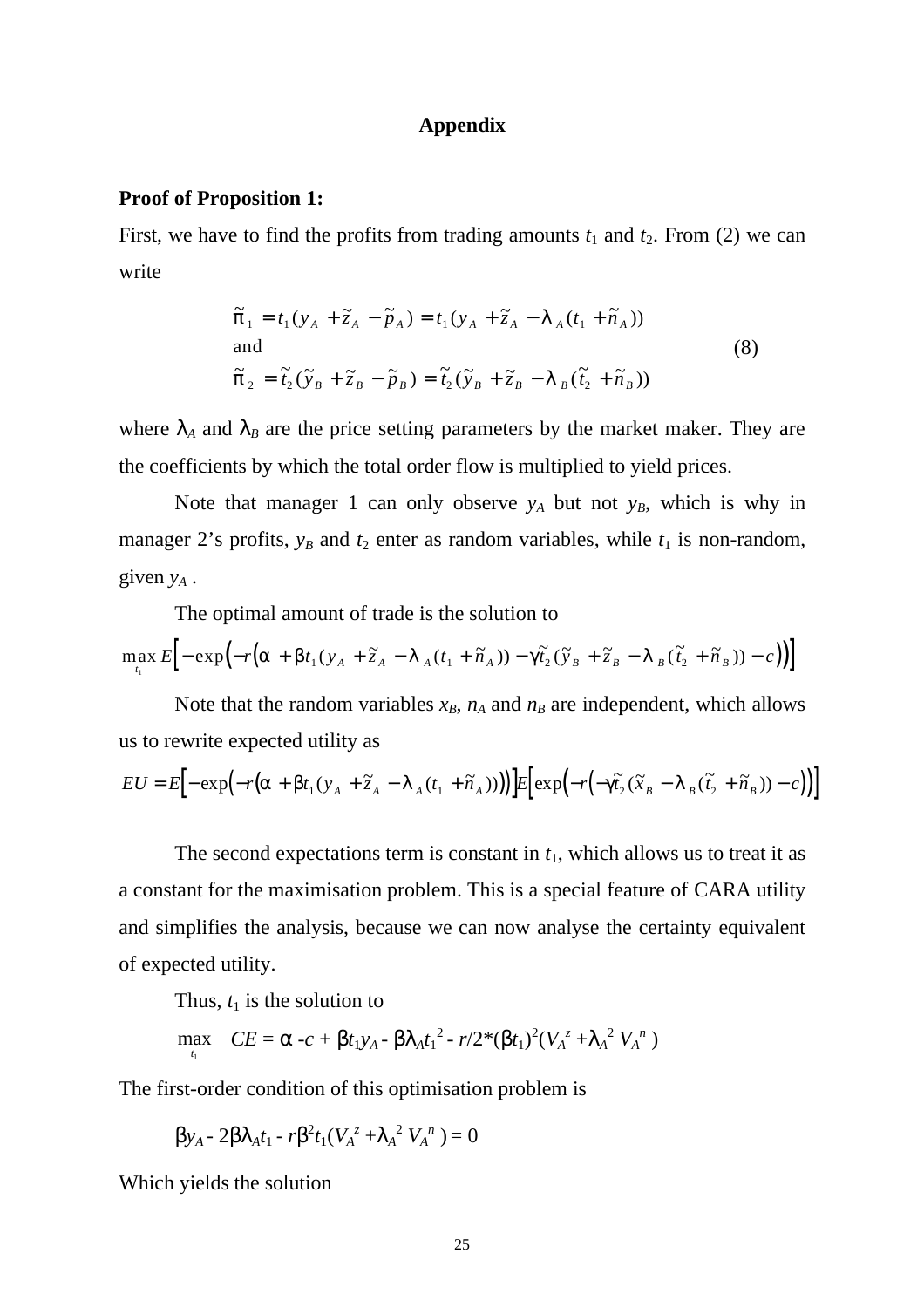$$
t_1 = \frac{y_A}{2\lambda_A + r\beta \left(V_A^z + \lambda_A^2 V_A^{\,n}\right)}
$$

Thus  $t_1^N = \delta_1^N y_A$ 

with 
$$
\delta_1^N = \frac{1}{2\lambda_A^N + r\beta_1 \left(V_A^z + \lambda_A^{N^2} V_A^n\right)}
$$
(9)

This proves the first part of the proposition.

For the following derivation of the price setting strategy, the subscripts for asset and trader are suppressed, since only one trader and one asset matter. The market maker sets price equal to expected value of the asset conditional on order flow, given his knowledge of the contracting parameters and knowing that only one informed trader submits an order in his market.

$$
\widetilde{p} = E\left(\widetilde{x}|\widetilde{t} + \widetilde{n}\right) = \frac{Cov(\widetilde{y} + \widetilde{z}, \delta \widetilde{y} + \widetilde{n})}{Var(\delta \widetilde{y} + \widetilde{n})}(\delta \widetilde{y} + \widetilde{n}) \equiv \lambda(\delta \widetilde{y} + \widetilde{n})
$$

Since asset value and noise trade are independent,

$$
\lambda = \frac{\delta V^{\nu}}{\delta^2 V^{\nu} + V^{\nu}}.
$$

The price setting strategy of the market maker for asset *A* is thus given by:

$$
\widetilde{p}_A = \lambda^N_A \big( \widetilde{t}_1 + \widetilde{n}_A \big),
$$

where

$$
\lambda_A^N = \frac{\delta_1^N V_A^{\nu}}{\delta_1^{N^2} V_A^{\nu} + V_A^n}
$$
 (10)

 *q.e.d.*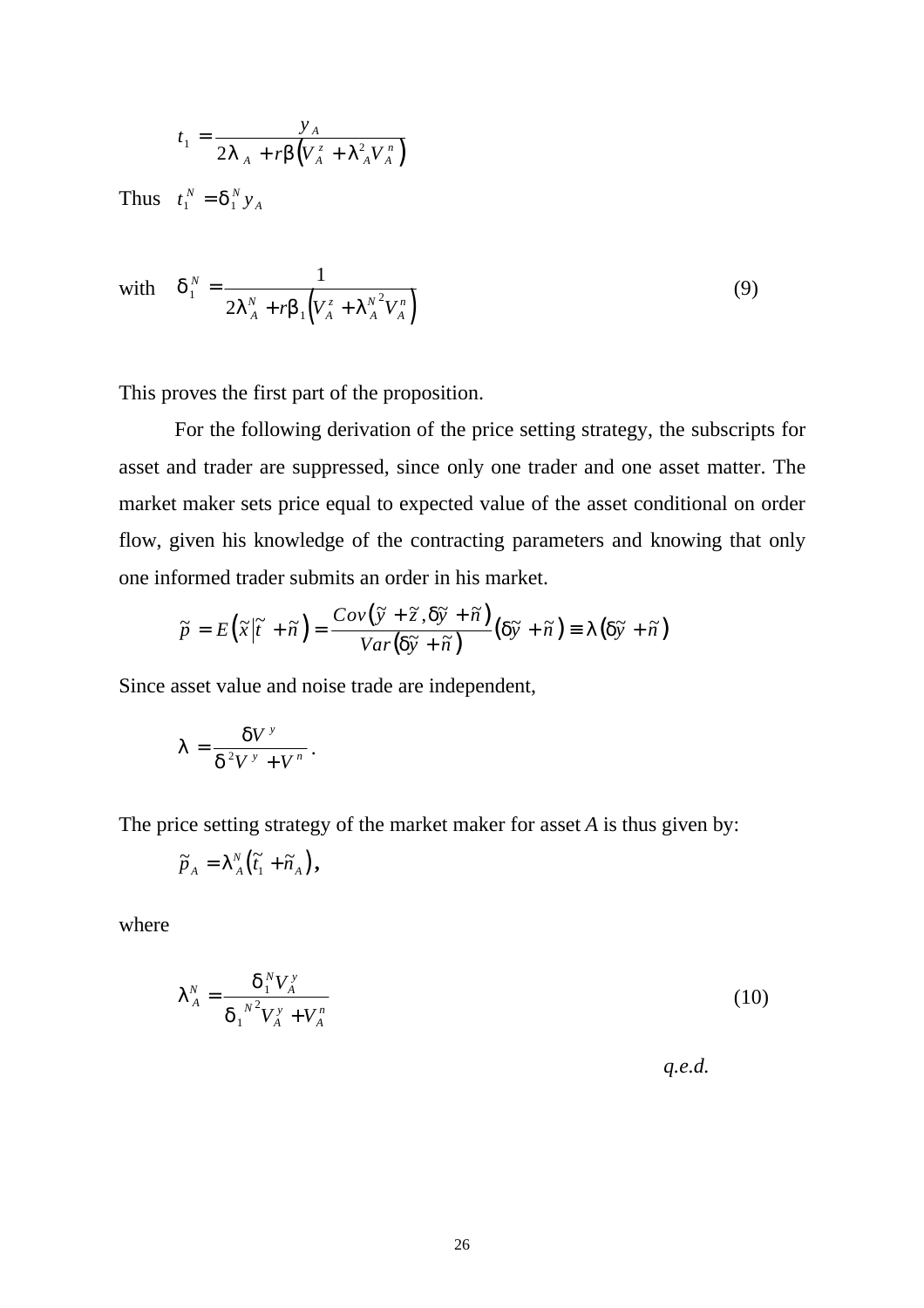#### **Proof of Proposition 2:**

Agent 1 receives the following wage as a function of his own and agent 2's trading strategy.

$$
\widetilde{w}_1 = \alpha_1 + \left(\beta_1 t_1 - \gamma_1 t_2\right) \left(y_A + z_A - \widetilde{p}_A\right) \tag{11}
$$

where

$$
\widetilde{p}_A = \lambda_A (t_1 + t_2 + \widetilde{n}_A).
$$

Given this, agent 1 faces the following optimisation problem:

$$
\max_{t_1} E\Big[-\exp\Bigl(-r\Bigl(\alpha_1+\Bigl(\beta_1t_1-\gamma_1t_2\Bigr)(y_A+\widetilde{z}_A-\lambda_A(t_1+t_2+\widetilde{n}_A))-c\Bigr)\Bigr)\Big]
$$

Note, that here  $t_2$  is not a random variable, because in equilibrium agent 1 knows agent 2's trading strategy and the signal he received. Again we can use the certainty equivalent of utility to find the optimal trading strategy.

$$
CE = \alpha_1 - c + (\beta_1 t_1 - \gamma_1 t_2)(y_A - \lambda_A(t_1 + t_2)) - r/2 * (\beta_1 t_1 - \gamma_1 t_2)^2 (V_A^z + \lambda_A^2 V_A^2)
$$

Taking the first-order condition and solving for  $t_1$  yields

$$
t_{1} = \frac{\beta_{1} y_{A} - t_{2} \left( \lambda_{A} \left( \beta_{1} - \gamma_{1} \right) - r \beta_{1} \gamma_{1} \left( V_{A}^{z} + \lambda_{A}^{2} V_{A}^{n} \right) \right)}{2 \beta_{1} \lambda_{A} + r \beta_{1}^{2} \left( V_{A}^{z} + \lambda_{A}^{2} V_{A}^{n} \right)}
$$
(12)

Since agent 2 has the same utility function as agent 1, his choice of strategy is given by (12) with appropriately modified indices. Substituting  $t_2$  in (12) by this formula into  $(12)$  and solving for  $t_1$  yields the result in Proposition 2, with a trading intensity parameter given by

$$
\delta_1^H = \frac{\lambda_A^H \beta_2 (\beta_1 + \gamma_1) + r \beta_1 \beta_2 (\beta_2 + \gamma_1)B}{(2\beta_1 \lambda_A^H + r \beta_1^2 B)(2\beta_2 \lambda_A^H + r \beta_2^2 B) - (\lambda_A^H (\beta_1 - \gamma_1) - r \beta_1 \gamma_1 B)(\lambda_A^H (\beta_2 - \gamma_2) - r \beta_2 \gamma_2 B)}
$$
\n(13)

where  $B = (V_A^z + \lambda_A^H^2 V_A^n)$ *A H*  $=\left(V_A^z+\lambda_A^{H^2}V_A^n\right).$ 

 $\delta_2^H$  is given by (13) with indeces changed appropriately.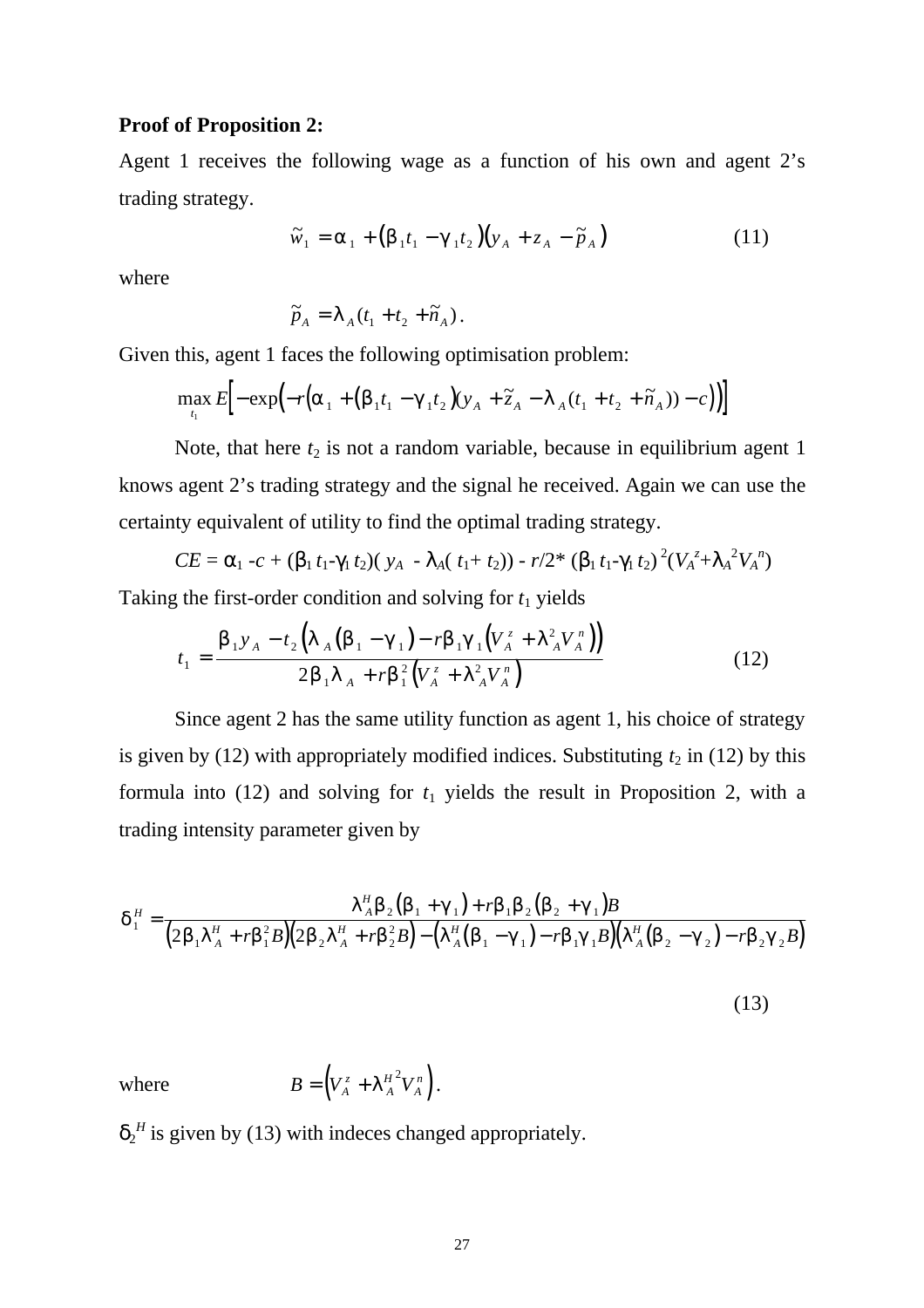As before the coefficient on order flow that determines prices, is the regression coefficient of asset value on observed order flow:

$$
\widetilde{p} = E\left(\widetilde{x}\middle|\widetilde{t}_1 + \widetilde{t}_2 + \widetilde{n}\right) = \frac{Cov\left(\widetilde{x}, \left(\delta_1 + \delta_2\right)\widetilde{y} + \widetilde{n}\right)}{Var\left(\left(\delta_1 + \delta_2\right)\widetilde{y} + \widetilde{n}\right)}\left(\left(\delta_1 + \delta_2\right)\widetilde{y} + \widetilde{n}\right) = \lambda\left(\left(\delta_1 + \delta_2\right)\widetilde{y} + \widetilde{n}\right)
$$

hence, 
$$
\lambda_A^H = \frac{(\delta_1^H + \delta_2^H)V_A^{\nu}}{(\delta_1^H + \delta_2^H)^2V_A^{\nu} + V_A^n}
$$
 (14)

*q.e.d.*

For the proof of Proposition 3 and Lemma 2, we need to calculate the expectation of exponential utility when wage is distributed as a quadratic function of normally distributed random variables. To this end we use Lemma 1, which gives a formula to calculate this expectation. A similar lemma and proof can be found for example in Bray (1981).

*Lemma* **1***:* Let **u** be an m dimensional vector of normally distributed random variables with variance-covariance matrix ∑. Wage *w* is a quadratic function of **u**,  $\alpha$  is the non-random part of wage and *c* the cost of information acquisition. Expected utility is then given by

$$
EU = -(|\Sigma||\mathbf{A}|)^{-\frac{1}{2}} \exp(-r(\alpha - c))
$$

where **A** is given by

$$
r(w(\mathbf{u})-c)+\tfrac{1}{2}\mathbf{u}'\Sigma^{-1}\mathbf{u}=1/2 \mathbf{u}'\mathbf{A}\mathbf{u}+r(\alpha-c).
$$

*Proof:* Expected utility can be written as

$$
EU = -\frac{1}{(2\pi)^{\frac{m}{2}}} |\Sigma|^{-\frac{1}{2}} \int_{\Re^m} exp(-K) du \qquad (15)
$$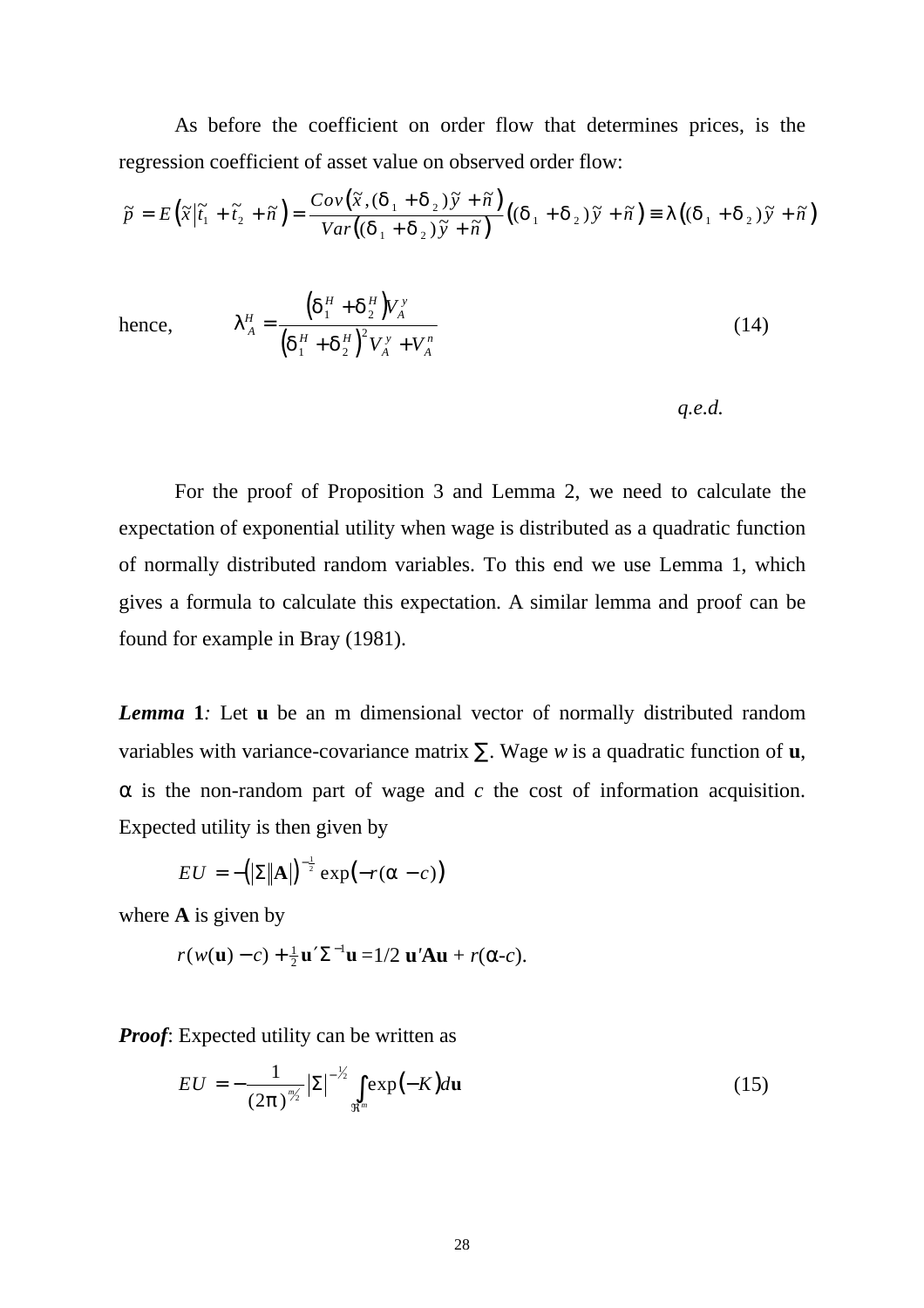and  $K = r(w(\mathbf{u}) - c) + \frac{1}{2} \mathbf{u}' \Sigma^{-1} \mathbf{u}$  $\Sigma^{-1}$ **u** (16)

This simply stems from multiplying the utility function with the density function for multivariate normally distributed random variables.

The next step is to rearrange *K* such that it is possible to carry out the integration. Thus, define **A** such that

 $K = 1/2$  **u**'**Au** + *r*(α*-c*),

Next we carry out the following transformation

$$
\mathbf{A}=\mathbf{B}\mathbf{B}^{\prime}.
$$

Then we substitute **u** in expected utility (15) by  $q = Bu'$ 

This yields

$$
\int_{\mathfrak{R}^m} \exp(-K) d\mathbf{u} = \int_{\mathfrak{R}^m} \exp(-\frac{1}{2} \mathbf{u}' \mathbf{A} \mathbf{u} - r(\alpha - c)) d\mathbf{u}
$$
\n
$$
= |\mathbf{A}|^{-\frac{1}{2}} \int_{\mathfrak{R}^m} \exp(-\frac{1}{2} \mathbf{q}' \mathbf{q} - r(\alpha - c)) d\mathbf{q} = (2\pi)^{m/2} |\mathbf{A}|^{-\frac{1}{2}} \exp(-r(\alpha - c))
$$
\n(17)

A sufficient condition for the convergence of the integral is that the matrix **A** is positive definite.

*q.e.d.*

#### **Proof of Proposition 3**:

Suppose w.l.o.g. that principal  $P_1$  induces  $l_1 = A$ . From (9) we can see that the agent's trading strategy is independent of the other agent's actions. Hence, the contracting problem between principal and agent *i* is independent from that of principal and agent *j* (*i*≠*j*). Moreover,  $\gamma$  does not enter  $\delta^N$  as an argument and trading profits of the agents are independently distributed. Hence, there is no gain from relative performance contracts and  $\gamma_1^N = 0$ .

In order to evaluate the incentive compatibility constraint (IC) we need to calculate the expected utility of the agent under a given contract, taking into account his subsequently chosen trading strategy.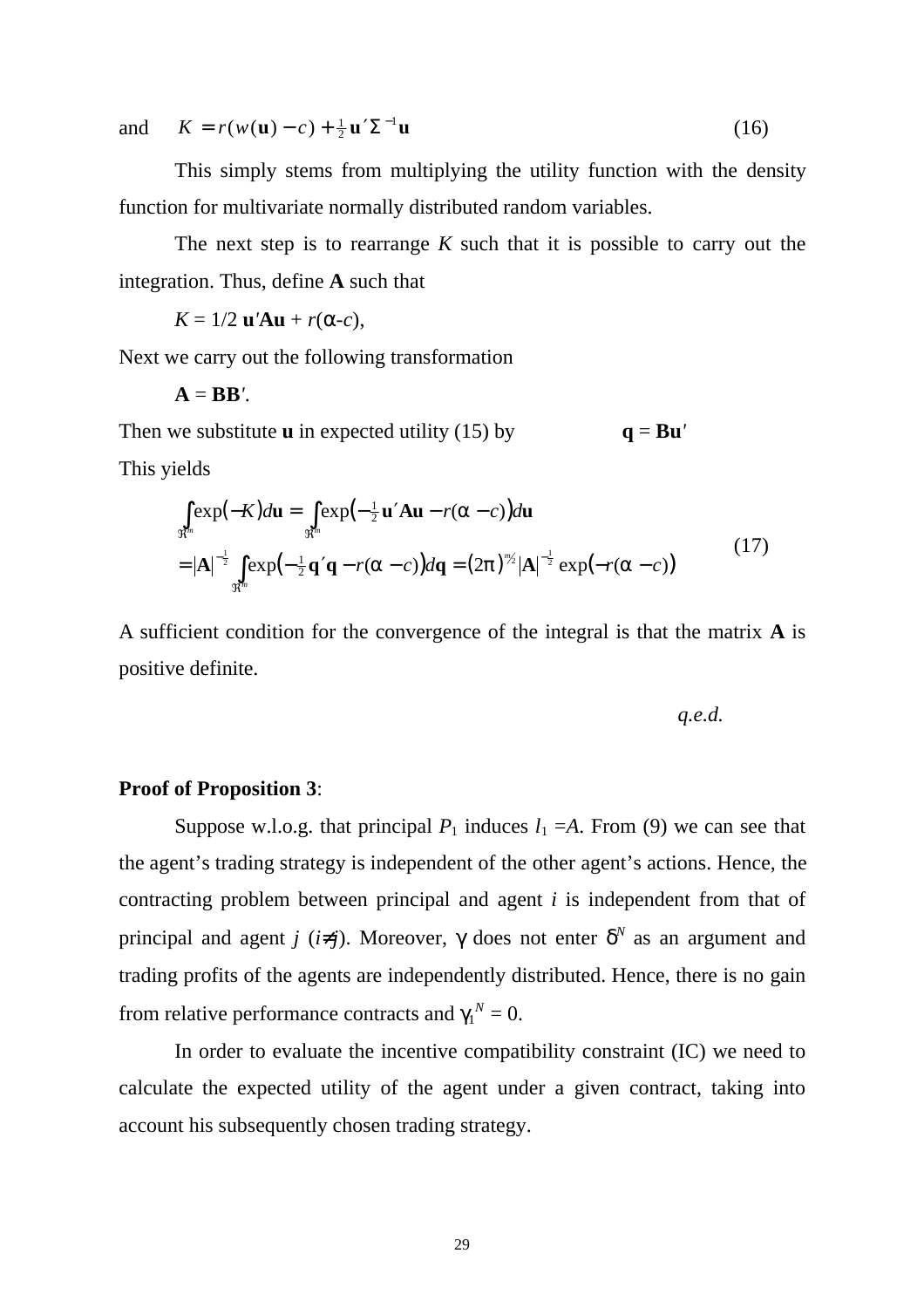Agent  $F_1$ 's *ex ante* (i.e. before observing  $y_A$ ) wage is a non-normally distributed random variable

$$
\widetilde{w}_1 = \alpha_1 + \beta_1 \delta_1^N \widetilde{y}_A (\widetilde{x}_A - \lambda_A^N (\delta_1^N \widetilde{y}_A + \widetilde{n}_A))
$$

Under a given contract and equilibrium in the trading game, the agent's expected utility can be calculated with the help of Lemma 2:

$$
EU^N = -\left(\sum_{A} \left\| \mathbf{A}_N \right\| \right)^{-\frac{1}{2}} \exp\left(-r(\alpha_1 - c)\right) \tag{18}
$$

where

$$
\mathbf{A}_{N} = \begin{bmatrix} \frac{1}{V_{A}^{y}} + 2r\beta_{1}\delta_{1}(1-\delta_{1}\lambda_{A}) & r\beta_{1}\delta_{1} & -r\beta_{1}\delta_{1}\lambda_{A} \\ r\beta_{1}\delta_{1} & \frac{1}{V_{A}^{z}} & 0 \\ -r\beta_{1}\delta_{1}\lambda_{A} & 0 & \frac{1}{V_{A}^{n}} \end{bmatrix}
$$

and

$$
\Sigma_{A} = \begin{pmatrix} V_{A}^{y} & 0 & 0 \\ 0 & V_{A}^{z} & 0 \\ 0 & 0 & V_{A}^{n} \end{pmatrix}
$$

Moreover,  $\delta_1$  and  $\lambda_A$  are given from Proposition 1.

Furthermore, because of the particular form of matrix  $A_N$ , a necessary and sufficient condition for  $A_N$  to be positive semidefinite is  $|A_N|>0$ .

The participation constraint (PC) can thus be written as

$$
-\left(\sum_{A} \|\mathbf{A}_{N}\right)^{-\frac{1}{2}} \exp\left(-r(\alpha_{1}-c)\right) \geq -\exp(-rW_{1})
$$
\n(19)

Moreover, using (18) the incentive compatibility constraint (IC) can be written as

$$
-\left(\left|\sum_{A}\right|\mathbf{A}_{N}\right)\right)^{-\frac{1}{2}}\exp\left(-r(\alpha_{1}-c)\right)\geq-\exp(-r\alpha_{1})
$$
\n(20)

Substituting the binding inequality (20) into (19) yields

 $\alpha_1 \geq W_1$ .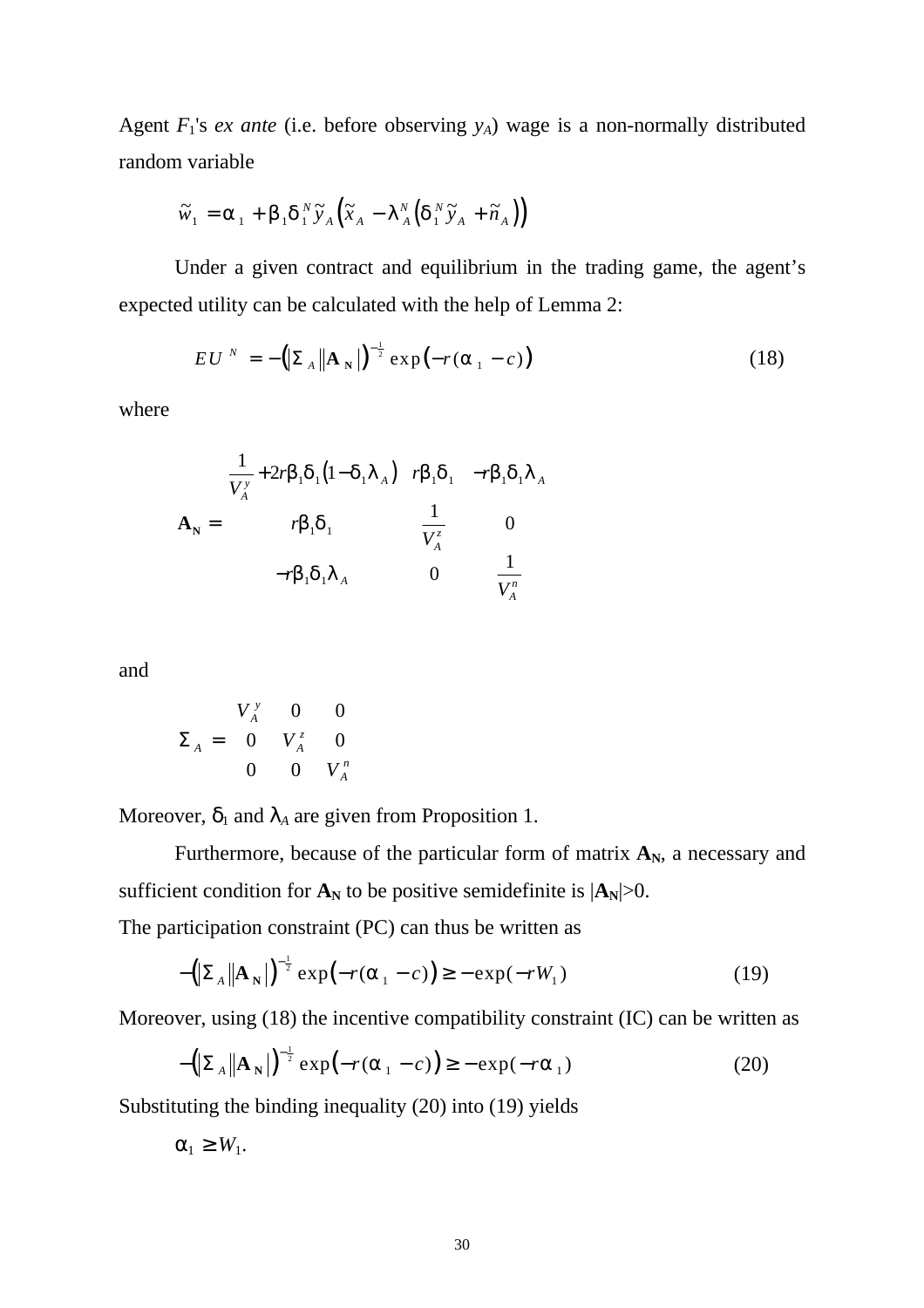Since  $\alpha_1$  cancels out in (20), the optimal choice of  $\alpha_1$  makes (19) binding. Hence,  $\alpha_1^N = W_1$ .

In order to calculate the optimal  $β_1$  rewrite (20) as

$$
|\Sigma_A||\mathbf{A}_N| \geq \exp(2rc)
$$

Calculating  $|\Sigma_A||A_N|$  yields

$$
1+2rV^{\gamma}\beta_1\delta_1(1-\lambda_A\delta_1)-r^2\beta_1^2\delta_1^2(V^{\gamma}+\lambda_A^2V^{\gamma})V^{\gamma}\geq \exp(2rc) \tag{21}
$$

Suppose  $|\mathbf{A_N}|$  < 0. In that case (19) could never be satisfied. Hence, every contract that satisfies (19) features  $|\mathbf{A_N}|>0$  and therefore the formula in Lemma 2 can be applied.

Substituting (9) into (21) and rearranging the terms yields

$$
\beta_1 \delta_1 \ge \frac{\exp(2rc) - 1}{rV_A^y} \tag{22}
$$

Now calculate the principal's expected payoff, by first calculating expected trading profits

$$
\tilde{\pi}_{1}^{N} = \delta_{1}^{N} \tilde{y}_{A} \left( \tilde{x}_{A} - \lambda_{A}^{N} \left( \delta_{1}^{N} \tilde{y}_{A} + \tilde{n}_{A} \right) \right)
$$
\nthe expected value of which is

\n
$$
E \pi_{1}^{N} = \delta_{1}^{N} \left( 1 - \frac{\delta_{1}^{N^{2}} V_{A}^{y}}{\delta_{1}^{N^{2}} V_{A}^{y} + V_{A}^{n}} \right) V_{A}^{y} = \frac{V_{A}^{N} V_{A}^{y}}{\delta_{1}^{N^{2}} V_{A}^{y} + V_{A}^{n}} \delta_{1}^{N}
$$
\n(23)

Thus, using (23) and (P) we can write

$$
EB_{1}^{N} = (1 - \beta_{1}) \frac{V_{A}^{N} V_{A}^{N}}{\delta_{1}^{N^{2}} V_{A}^{N} + V_{A}^{N}} \delta_{1}^{N} - \alpha_{1}
$$

which is a decreasing function in  $\beta_1$ . Hence, the optimal  $\beta_1$  will be chosen such that (22) is binding.

Substituting (10) into (9) and (9) into the binding (22) yields after some simplifications

$$
\beta_1^4 \left( \frac{V_A^n}{V_A^y} \right)^2 - \beta_1^2 \frac{V_A^n}{V_A^y} r a^3 \frac{V_A^y + 2V_A^z}{1 - r a V_A^z} - a^4 \frac{1 + r a V_A^z}{1 - r a V_A^z} = 0
$$
 (24)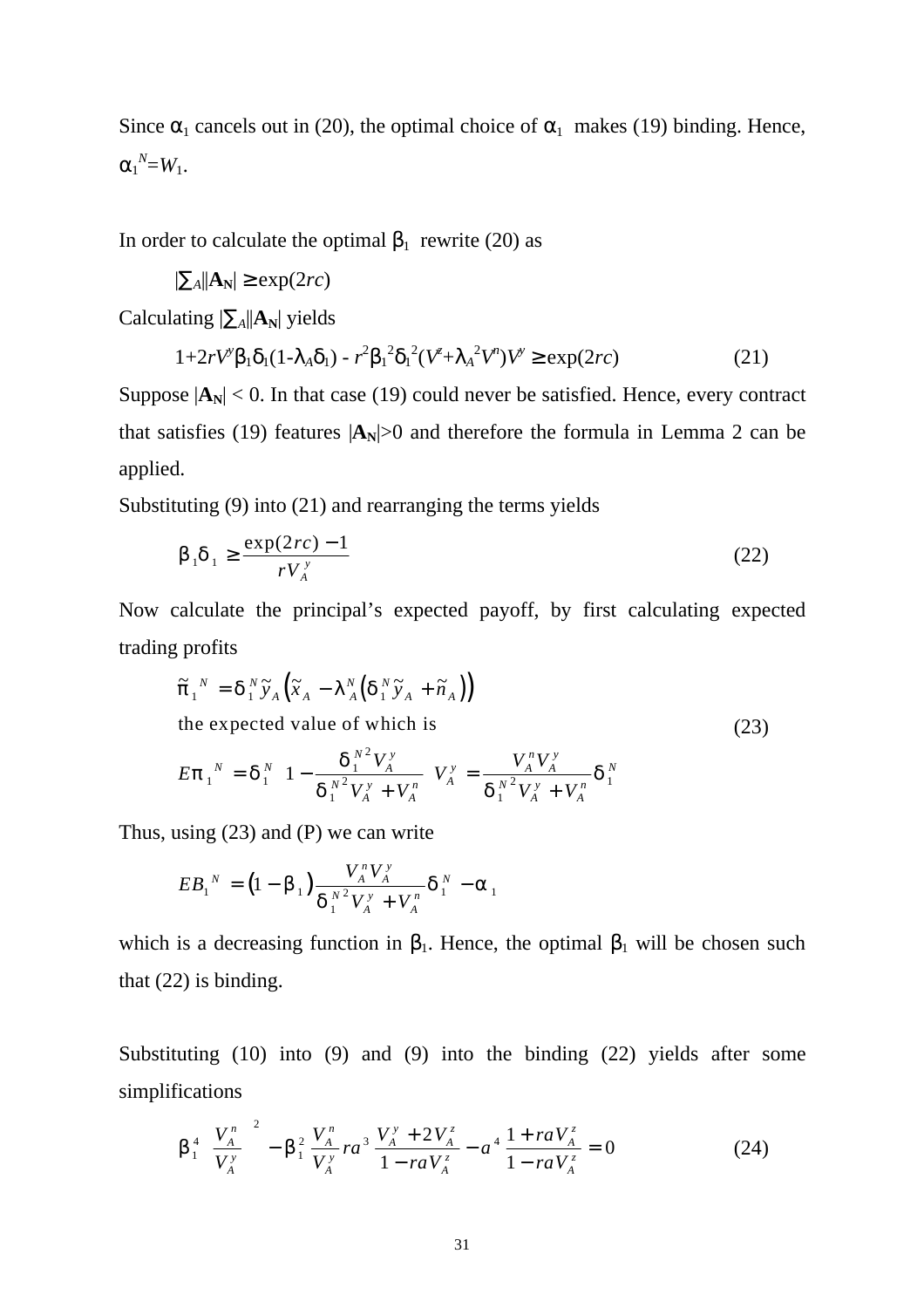where  $a = \frac{\exp(2rc)}{r^2}$  $\equiv \frac{\exp(2rc) - 1}{rV_A^y}$ 

Solving the quartic equation (24) for  $\beta_1$  yields one positive real root, given by (7) if exp(2*rc*)-1≤*V*<sup>*y*</sup>/*V*<sup>*z*</sup>. Otherwise no real root exists, which means that no β exists that satisfies the incentive compatibility constraint.

$$
q.e.d.
$$

*Lemma* 2: The incentive compatibility constraint (IC) for agent  $F_1$  in the case of herding can be written as<sup>14</sup>

$$
1 + 2rV^{\gamma} (\beta_1 \delta_1 - \gamma_1 \delta_2)(1 - \lambda(\delta_1 + \delta_2)) - r^2 (\beta_1 \delta_1 - \gamma_1 \delta_2)^2 (V^z + \lambda^2 V^n)V^{\gamma} \ge
$$
  
\n
$$
\exp(2rc)[1 - 2rV^{\gamma}\gamma_1 \delta_2(1 - \lambda \delta_2) - r^2\gamma_1^2 \delta_2^2 (V^z + \lambda^2 V^n)V^{\gamma}]
$$

where  $\delta_1$ ,  $\delta_2$ ,  $\lambda$  are given by (13) and (14).

#### *Proof***:**

The incentive compatibility constraint can be written as

$$
EU^H \ge EU^{H \to NI} \tag{25}
$$

where the LHS of (25) denotes expected utility under information acquisition and accordingly optimal trading. The RHS denotes expected utility when no information is acquired. The best trading strategy in that case is not to trade at all, since this minimises the riskiness of wage.

Agent 1's wage is

 $\overline{a}$ 

$$
\widetilde{w}_1 = \alpha_1 + (\beta_1 \delta_1 - \gamma_1 \delta_2) \widetilde{y} (\widetilde{x} - \lambda ((\delta_1 + \delta_2) \widetilde{y} + \widetilde{n}))
$$
\n(26)

With the help of Lemma 2 we can write expected utility of agent 1 under information acquisition as

 $14$  Subscripts for the asset are omitted, as only one asset is relevant here.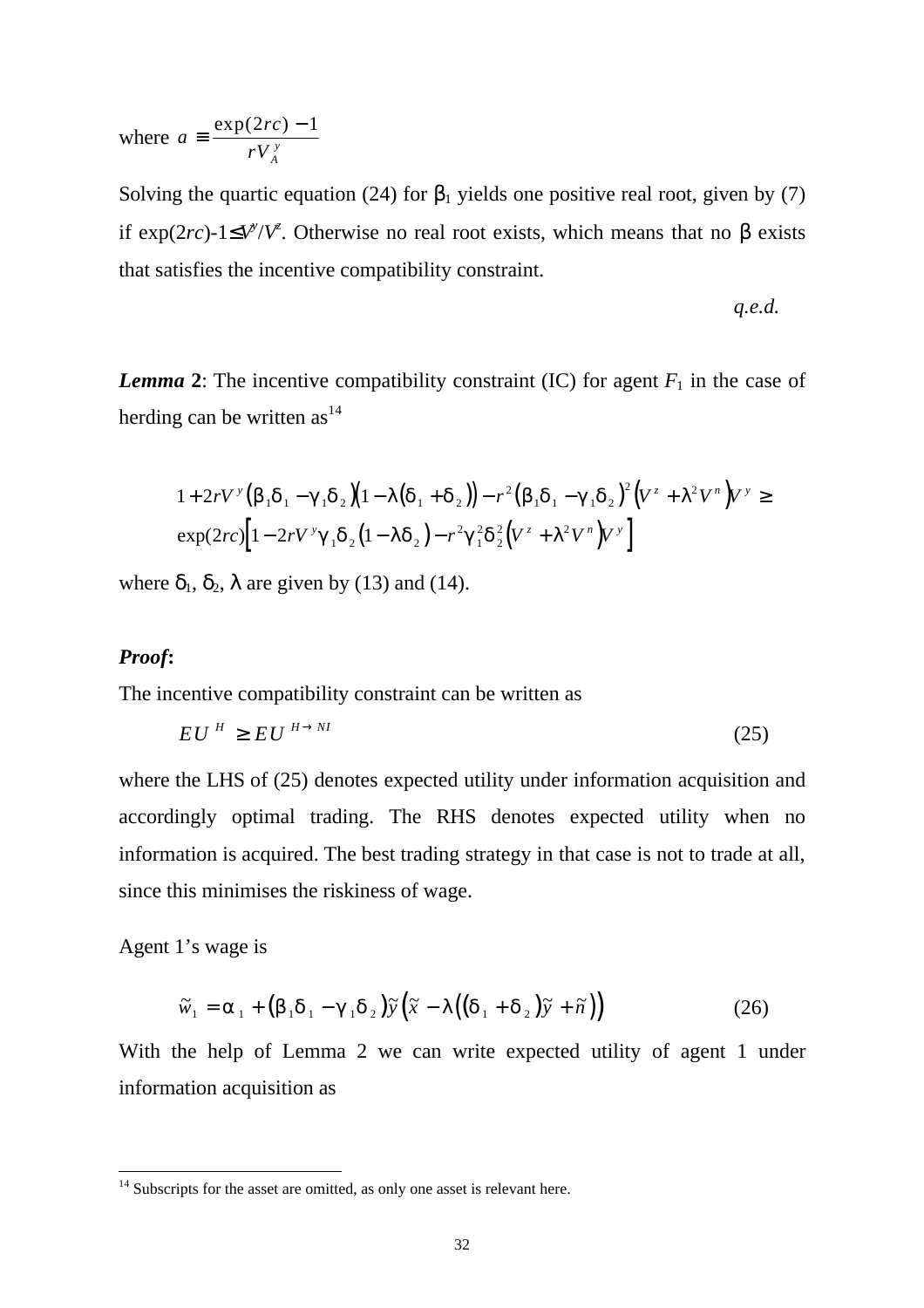$$
EU^H = -\left(\left|\sum_{\mathbf{H}}\right| \mathbf{A}_{\mathbf{H}}\right)^{-\frac{1}{2}} \exp\left(-r(\alpha_1 - c)\right) \tag{27}
$$

with

$$
\mathbf{A}_{\mathbf{H}} = \begin{bmatrix} \frac{1}{V^{\nu}} + 2r(\beta_{1}\delta_{1} - \gamma_{1}\delta_{2})(1 - (\delta_{1} + \delta_{2})\lambda) & r(\beta_{1}\delta_{1} - \gamma_{1}\delta_{2}) & -r(\beta_{1}\delta_{1} - \gamma_{1}\delta_{2})\lambda \\ r(\beta_{1}\delta_{1} - \gamma_{1}\delta_{2}) & \frac{1}{V^{z}} & 0 \\ -r(\beta_{1}\delta_{1} - \gamma_{1}\delta_{2})\lambda & 0 & \frac{1}{V^{n}} \end{bmatrix}
$$
(28)

and

$$
\Sigma_{\rm H} = \begin{bmatrix} V^{\rm y} & 0 & 0 \\ 0 & V^{\rm z} & 0 \\ 0 & 0 & V^{\rm n} \end{bmatrix}
$$

Next, we derive expected utility for an agent who deviates from a herding equilibrium by not acquiring information at all. Agent 2's profits are affected by agent 1's decision not to acquire information and not to trade. This is because total order flow changes as agent 1 ceases to trade, which in turn affects prices. Expected utility can be derived straightforwardly by setting  $\delta_1=0$  in (28).

$$
EU^{H\rightarrow NI} = -\left(\sum_{H} \|\mathbf{A}_{H\rightarrow NI}\right)^{-\frac{1}{2}} \exp(-r\alpha_{1})
$$

with

$$
\mathbf{A}_{\mathbf{H}\to\mathbf{N}} = \begin{bmatrix} \frac{1}{V^{\nu}} - 2r\gamma_{1}\delta_{2}(1-\delta_{2}\lambda) & -r\gamma_{1}\delta_{2} & r\gamma_{1}\delta_{2}\lambda \\ -r\gamma_{1}\delta_{2} & \frac{1}{V^{\tau}} & 0 \\ r\gamma_{1}\delta_{2}\lambda & 0 & \frac{1}{V^{\prime}} \end{bmatrix}
$$
(29)

Calculation of the determinants and rearranging of the inequality (25) yield the desired result. *q.e.d. q.e.d.*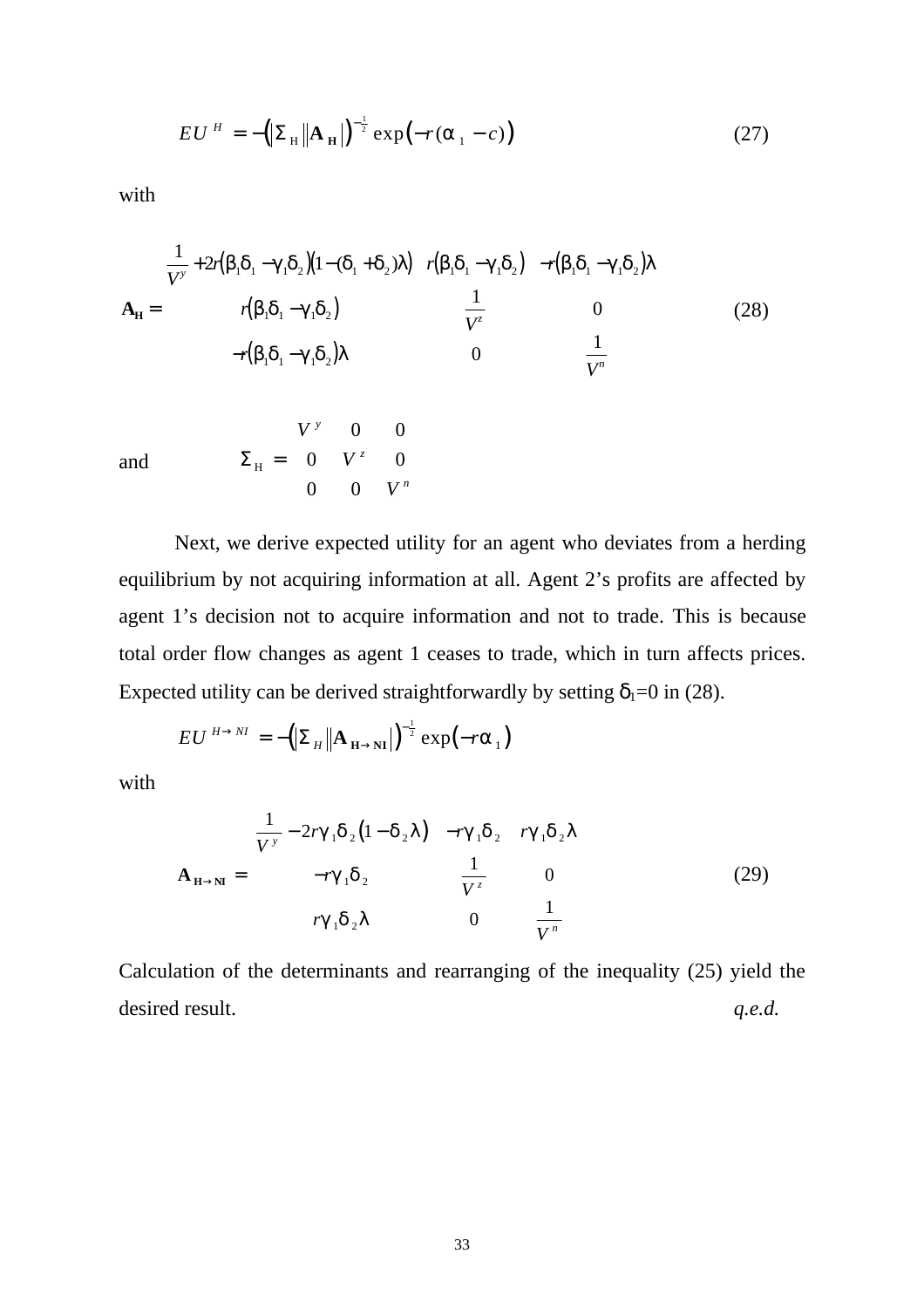#### **References**

- Banerjee, A., 1992, "A Simple Model of Herd Behavior," *Quarterly Journal of Economics*, **107**, 797-817.
- Bhattacharya, S. and P. Pfleiderer, 1985, "Delegated Portfolio Management," *Journal of Economic Theory*, **36**, 1-25.
- Bikhchandani, S., D. Hirshleifer, and I. Welch, 1992, "A Theory of Fads, Fashion, Custom, and Cultural Change as Informational Cascades," *Journal of Political Economy*, **100**, 992-1026.
- Bray, M.M., 1981, "Futures Trading, Rational Expectations, and the Efficient Markets Hypothesis," *Econometrica*, **49**, 575-596.
- Brennan, M., 1990, "Latent Assets," *Journal of Finance*, **45**, 709-730.
- Caillaud, B., B. Jullien, and P. Picard, 1995, "Competing Vertical Structures: Precommitment and Renegotiation," *Econometrica*, **63**, 621-646.
- Dewatripont, M., 1988, "Commitment Through Renegotiation-Proof Contracts with Third Parties," *Review of Economic Studies*, **55**, 377-390.
- Dow, J. and G. Gorton, 1994, "Arbitrage Chains," *Journal of Finance*, **49**, 819- 849.
- Froot, K., D. Scharfstein, and J. Stein, 1992, "Herd on the Street: Informational Inefficiencies in a Market with Short-Term Speculation," *Journal of Finance*, **47**, 1461-1484.
- Grossman, S. and J.Stiglitz, 1980, "On the Impossibility of Informationally Efficient Markets," *American Economic Review*, **70**, 393-408.
- Heinkel, R. and N.M. Stoughton, 1994, "The Dynamics of Portfolio Management Contracts," *Review of Financial Studies*, **7**, 351-387.
- Holmstrom, B., 1982, "Moral Hazard in Teams," *Bell Journal of Economics*, **13**, 324-340.
- Kyle, A., 1985, "Continuous Auctions and Insider Trading," *Econometrica*, **53**, 1315-1336.